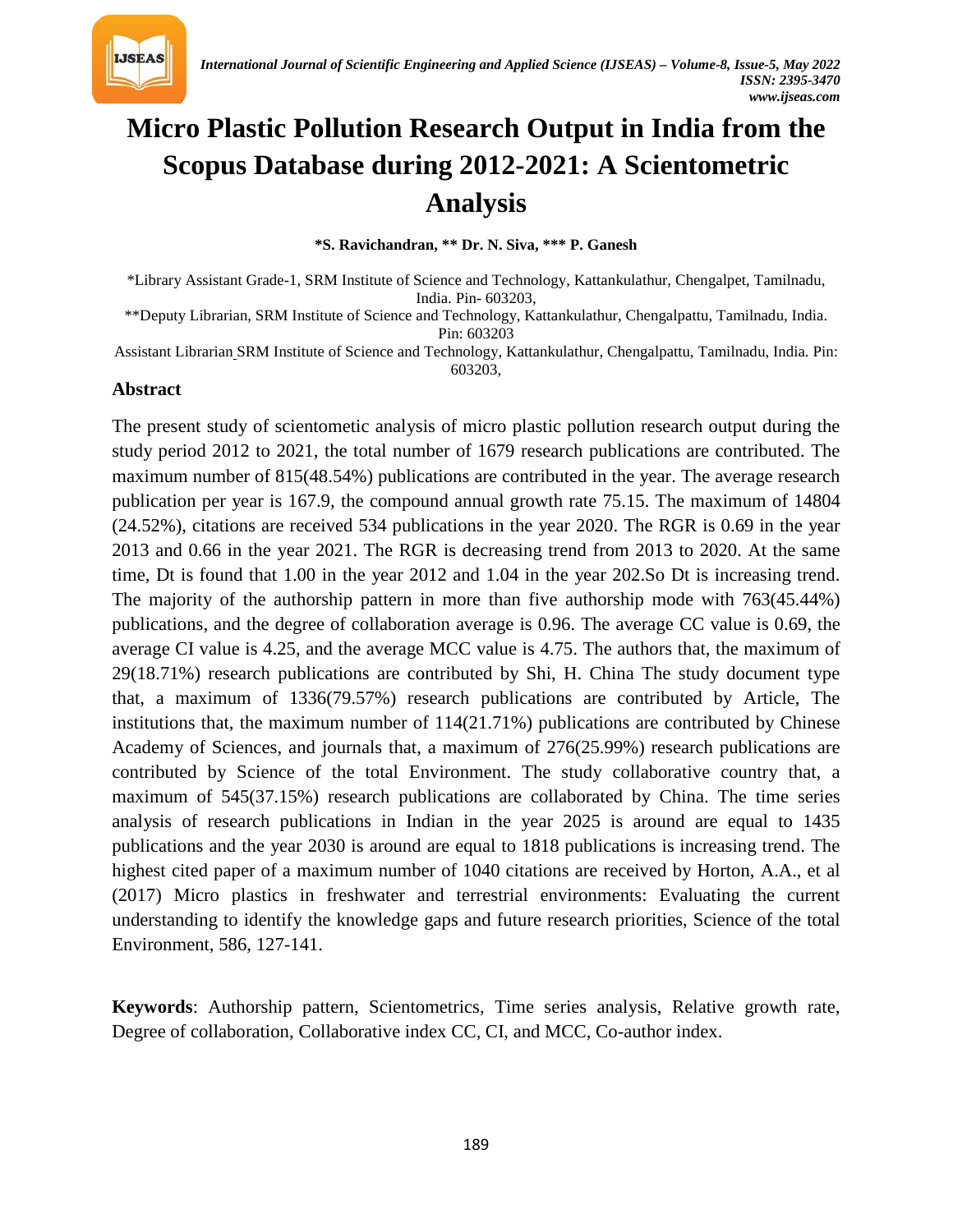

#### **Introduction**

**Micro [plastic](https://www.britannica.com/science/plastic)s** are small pieces of plastic, less than 5 mm (0.2 inches) in length, that occur in the [environment](https://www.merriam-webster.com/dictionary/environment) as a consequence of [plastic pollution](https://www.britannica.com/science/plastic-pollution). Micro plastics are present in a variety of  $32T\cdot\frac{1}{27}$  products, from [cosmetics](https://www.britannica.com/art/cosmetic) to [synthetic](https://www.merriam-webster.com/dictionary/synthetic) [clothing](https://www.britannica.com/topic/dress-clothing) to plastic bags and bottles. Many of these products readily enter the environment in waste. Micro plastics consist of [carbon](https://www.britannica.com/science/carbon-chemical-element) and [hydrogen](https://www.britannica.com/science/hydrogen) atoms bound together in [polymer](https://www.britannica.com/science/polymer) chains. Other chemicals, such as phthalates, polybrominated diphenyl [ethers](https://www.britannica.com/science/polybrominated-diphenyl-ether) (PBDEs), and tetrabromobisphenol A (TBBPA), are typically also present in micro plastics, and many of these chemical additives leach out of the plastics after entering the environment.

Micro plastics are divided into two types: primary and secondary. Examples of primary micro plastics include [microbeads](https://www.britannica.com/technology/microbead) found in personal care products, plastic pellets (or nurdles) used in industrial manufacturing, and plastic fibers used in synthetic textiles (e.g., *[nylon](https://www.britannica.com/science/nylon)*). Primary micro plastics enter the environment directly through any of various channels—for example, product use (e.g., personal care products being washed into wastewater systems from households), unintentional loss from spills during manufacturing or transport, or abrasion during washing (e.g., laundering of clothing made with synthetic textiles). Secondary micro plastics form from the breakdown of larger plastics; this typically happens when larger plastics undergo weathering, through exposure to, for example, wave action, wind abrasion, and *[ultraviolet radiation](https://www.britannica.com/science/ultraviolet-radiation)* from sunlight.

Micro plastics are not biodegradable. Thus, once in the environment, primary and secondary micro plastics accumulate and persist. Micro plastics have been found in a variety of [environments](https://www.merriam-webster.com/dictionary/environments), including [oceans](https://www.britannica.com/science/ocean) and freshwater ecosystems. In oceans alone, annual plastic pollution, from all types of plastics, was estimated at 4 million to 14 million tons in the early 21st century. Micro plastics also are a source of [air pollution](https://www.britannica.com/science/air-pollution), occurring in dust and airborne fibrous particles. The health effects of micro plastic inhalation are unknown. By 2018, in marine and freshwater ecosystems combined, micro plastics had been found in more than 114 aquatic species. Micro plastics have been found lodged in the digestive tracts and tissues of *z* various [invertebrate](https://www.britannica.com/animal/invertebrate) sea animals, including [crustaceans](https://www.britannica.com/animal/crustacean) such as [crabs](https://www.britannica.com/animal/crab). [Fish](https://www.britannica.com/animal/fish) and [birds](https://www.britannica.com/animal/bird-animal) are likely to ingest micro plastics floating on the water surface, mistaking the plastic bits for food. The ingestion of micro plastics can cause aquatic species to consume less food and therefore to have less energy to carry out life functions, and it can result in neurological and reproductive toxicity. Micro plastics are suspected of working their way up the marine [food chains](https://www.britannica.com/science/food-chain), from *[zooplankton](https://www.britannica.com/science/zooplankton)* and small fish to large marine predators.

Micro plastics have been detected in drinking water, [beer](https://www.britannica.com/topic/beer), and food products, including seafood and [table salt](https://www.britannica.com/science/salt). In a pilot study involving eight individuals from eight different countries, micro plastics were recovered from stool samples of every participant. Scientists have also detected micro plastics in human tissues and organs. The *[implications](https://www.merriam-webster.com/dictionary/implications)* of these findings for human health were uncertain. Between 1950 and 2015, some 6,300 million metric tons of plastic waste were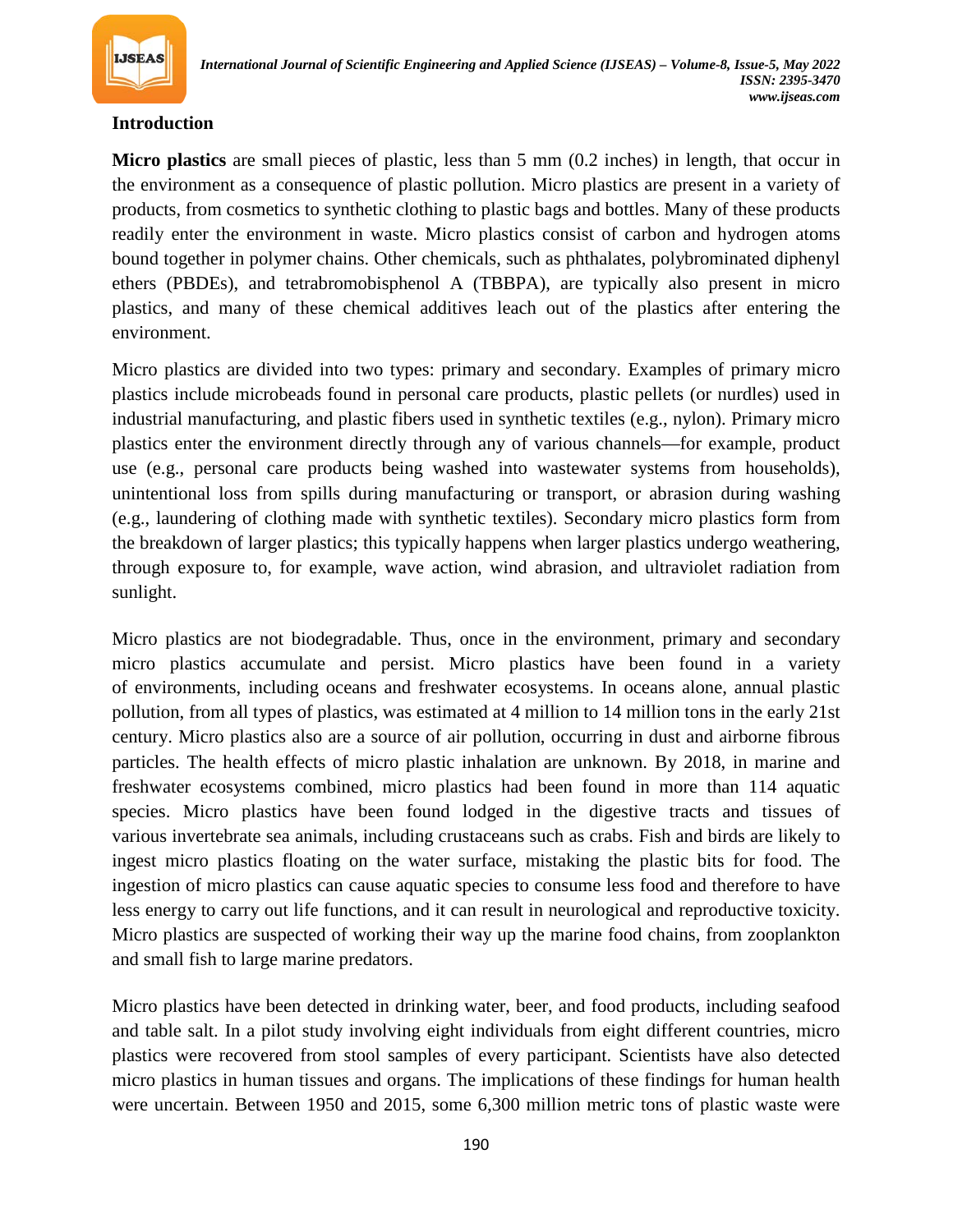

generated. The majority of this waste, about 4,900 million metric tons, ended up in landfills and the environment. On the basis of trends from that period, researchers estimated that by 2050 the amount of plastic waste in landfills and the environment would reach 12,000 million metric tons. Nonetheless, the potential dangers of escalating plastics pollution, especially pollution from micro plastics, remained largely ignored by governments and policymakers.<sup>1</sup>

https://www.britannica.com/science/styrene-acrylonitrile-copolymer

## **Scientometric Study**

Scientometric is a study to measure the performance of researchers as well as the research publications. The research activities contain major changes over the last few decades and emerged as an established research in the discipline of "Library and Information Science". The study of scientific literature has a long history dating back to the early decades of the past century. However, despite in the number of research literature in this area it was not until 1969, that the term bibliometrics first appeared in print (Pritchard 1969)<sup>2</sup>. Definition of bibliometric was 'application of mathematical and statistical methods to books and other media of communication', particularly in North America, the term was quickly adopted and used **(Wilson, 1999**<sup>3</sup>. At the same time, **Nalimov and Mulchenko** (1969)<sup>4</sup> coined the term scientometrics to refer to 'the application of quantitative methods which are dealing with the analysis of science viewed as an information process'. In contrast, this term was widely used in Europe **(Wolfram,**  2003)<sup>5.</sup> Initially, therefore, scientometrics was restricted to the measurement of science communication, whereas bibliometrics was designed to deal with more general information processes, **Andres A (2009**)*<sup>P</sup>* 6.

#### **Review of Literature**

**Vivekanandhan et al**  $(2016)^7$  analyzed the pollution control research output from the SCOPUS database during the period of 1985-2014. They analyzed his study growth of literature, number of citations and bibliographic distribution. Further they analyzed scientometric tools such as authorship pattern, Citation Index, Collaborative Coefficient, modified collaborative coefficient and block year wise publications. Maximum numbers of 13692 (25.43%) publications are contributed in the 6thblock of 2010 – 2014 and block year wise average degree of collaboration was 0.72.

**Sudhakar and Thanuskodi (2018)<sup>8</sup>** analyzed the scientometric analysis of Marine Pollution Bulletin Journal research publications from 2008 to 2017 with 5416 publications. Maximum numbers of 905(16.71%) publications are contributed in the year 2017. This study identified RGR has been decreased from 0.63 to 0.18 and the same time doubling time has been increased from 1.10 to 3.85. The degree of collaboration was 0.94, which clearly indicates its dominance of multiple author's contributions. Liu J. was the top ranked authors with 49 articles. Maximum numbers of 910 (12.06%) publications are contributed by United States.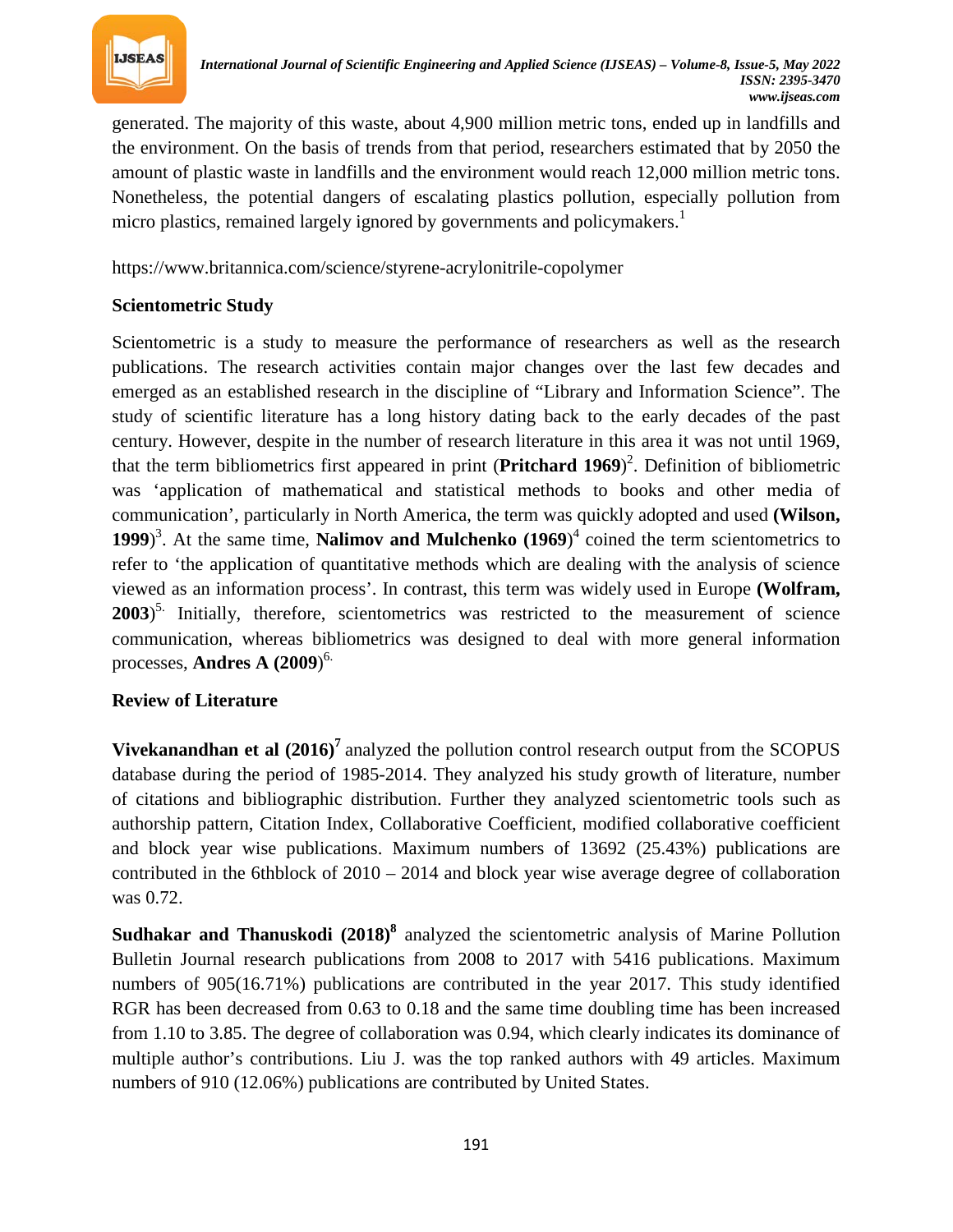

**Dhanya and Raja** (2017)<sup>9</sup> analyzed the Indian research output of industrial pollution indexed in the Web of Science database with 805 publications during 2007-2016 which received 9699citations. Kumar A and Kumar R are the most productive authors with 13 (1.6%) publications. The most productive journal is Environmental Monitoring and Assessment with 103 (12.8%) publications and the maximum of articles are published in the year 2016 with 113(14%) publications. Relative Growth Rate is 0.16 in the year 2016 and Doubling Time is 4.58 in the year 2016.

**Ravichandran and Vivekanandhan** (2020)<sup>10</sup> analyzed the solid waste management research publications (2010-2019) using SCOPUS database with 5198 research publications. The study identified that, maximum of 694 (13.35%) research publications in the year 2019, CAGR was 3.67. Maximum of 3907(75.16%) research publications are contributed by article, maximum of 43 (0.83%) research publications are contributed by Huang G.H, India. During the study identified that multi authors are dominated in this study field and average degree of collaboration was 0.88. Relative growth rate was 0.63 in the year 2011 and 0.14 in the year 2019 at the same time doubling time was 1.10 in the year 2011 and 4.84 in the year 2019.

**Murugan S et al**  $(2020)^{11}$  analyzes the air pollution research publications are contributed to the SCOPUS online database during the period from 2014 to 2018 with 37394 research publications. During the study period, it is identified that a maximum number of 8723 (23.33%) research publications are contributed in the year 2017, top-ranking author is Koutrakis P with 129 (13.89%) research publications, the maximum of 26997 (72.20 %) research publications are contributed by articles. A maximum of 6035 (16.14 %) publications are contributed by three authors, the average author per paper is 3.82 authors and average paper per author is 0.26 publications, the average degree of collaboration is 0.91 and a maximum of 9042 (29.39%) research publications are contributed by the United States.

**Ravichandran and Vivekanandhan** (2021)<sup>12</sup> examine the Scientometric analysis of wastewater management research publications during 2010-2019 from Scopus database. The study identified that maximum of 2842(14.31%) research publications with 19857 citations are contributed in the year 2019. Ngo, H.H contributed a maximum of 101(0.51%) research publications, maximum of 19355 articles were contributed by joint authors and average degree of collaboration was 0.97. Maximum of 2102(10.58%) research publications are contributed in Bio resource technology, ministry of education, china with 863(22.32%) research publication and China has contributed maximum of 5919(29.80%) research publications.

# **Objective of the Study**

- $\div$  To study the year wise growth of micro plastic pollution research publications in India
- $\bullet$  To examine the relative growth rate and doubling time.
- To study the authorship pattern.
- To study the degree of collaboration, CC, CI and MCC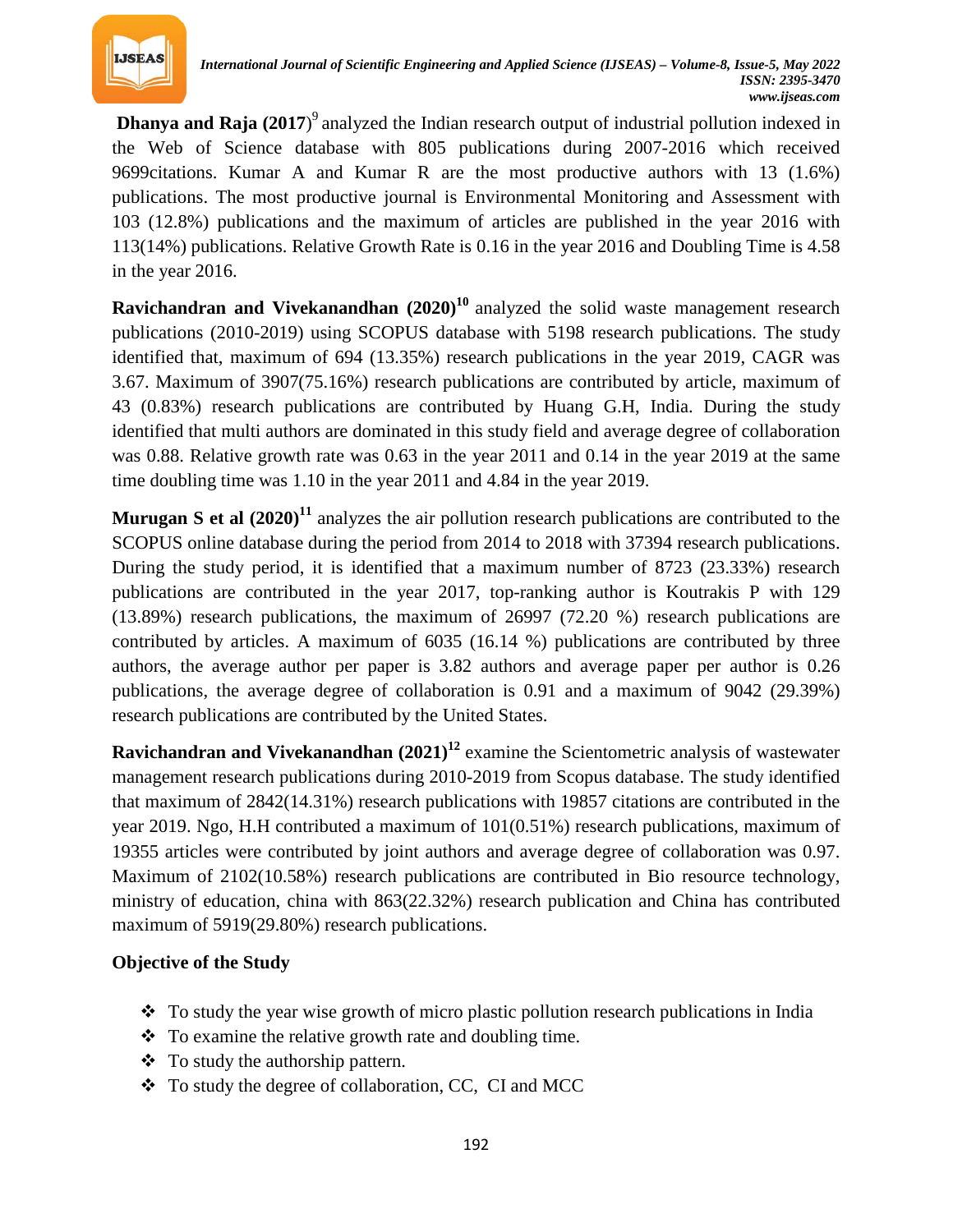

- To find out the co-authorship index.
- $\div$  To identify the top 10 Authors, Institutions, Journals
- To identify the International Collaborated Countries in India
- $\div$  To examine the time series analysis
- $\div$  To identify the top 10 keywords and top 10 funding agencies
- $\bullet$  To identify the top 10 highly cited publications in India

## **Research method**

This study identified the Leukemia research publications using Scopus multidisciplinary online database from 2011 to 2020. The following search keyword is used to collect the data. The search key is: (TITLE-ABS-KEY ("Micro plastic pollution") AND PUBYEAR > 2011 AND PUBYEAR < 2022) the data was collected for this study is 26.03.2022. The collected data's were analyzed using Micro soft excel work sheet.

# **Data Analysis and Interpretations**

# **Compound Annual Growth Rate [CAGR]**

The Compound Annual Growth Rate [CAGR] is one of the useful measures to identify the growth, over the multiple time periods. It can be measure from the initial number of publications to ending number of publications. The mathematical formula of CAGR is used **Ashok Kumar and Gopala Krishnan (2013)***<sup>P</sup>* **13**

The compound annual growth rate was calculated by the following formula,

$$
\textbf{CAGR} = \left[\frac{\text{Ending Value}}{\text{Beginning Value}}\right]^{\left[\frac{1}{\# \text{ of Years}}\right]} \text{-}1
$$

During the ten year study period compound annual growth rate is calculated by the Leukemia research outputs in India from the beginning year and ending year. It is identified from the table 1 the compound annual growth rate is 75.15.

# **Relative Citation Index (RCI)**

Relative citation index (RCI) was developed by the Institute of Scientific Information and examine the impact of different countries, institutions, authors and journals research publications. The scientific impact of leading countries was examined by using two relative indicators, namely citations per paper (CPP) and relative citations index (RCI). Citations per paper (CPP) are a relative indicator computed as the average number of citation per paper. To measure the both influence and visibility of a country research, the following formula has been used by **Bharvi Dutt and Khaiser Nikam (2016)***<sup>P</sup>* **14**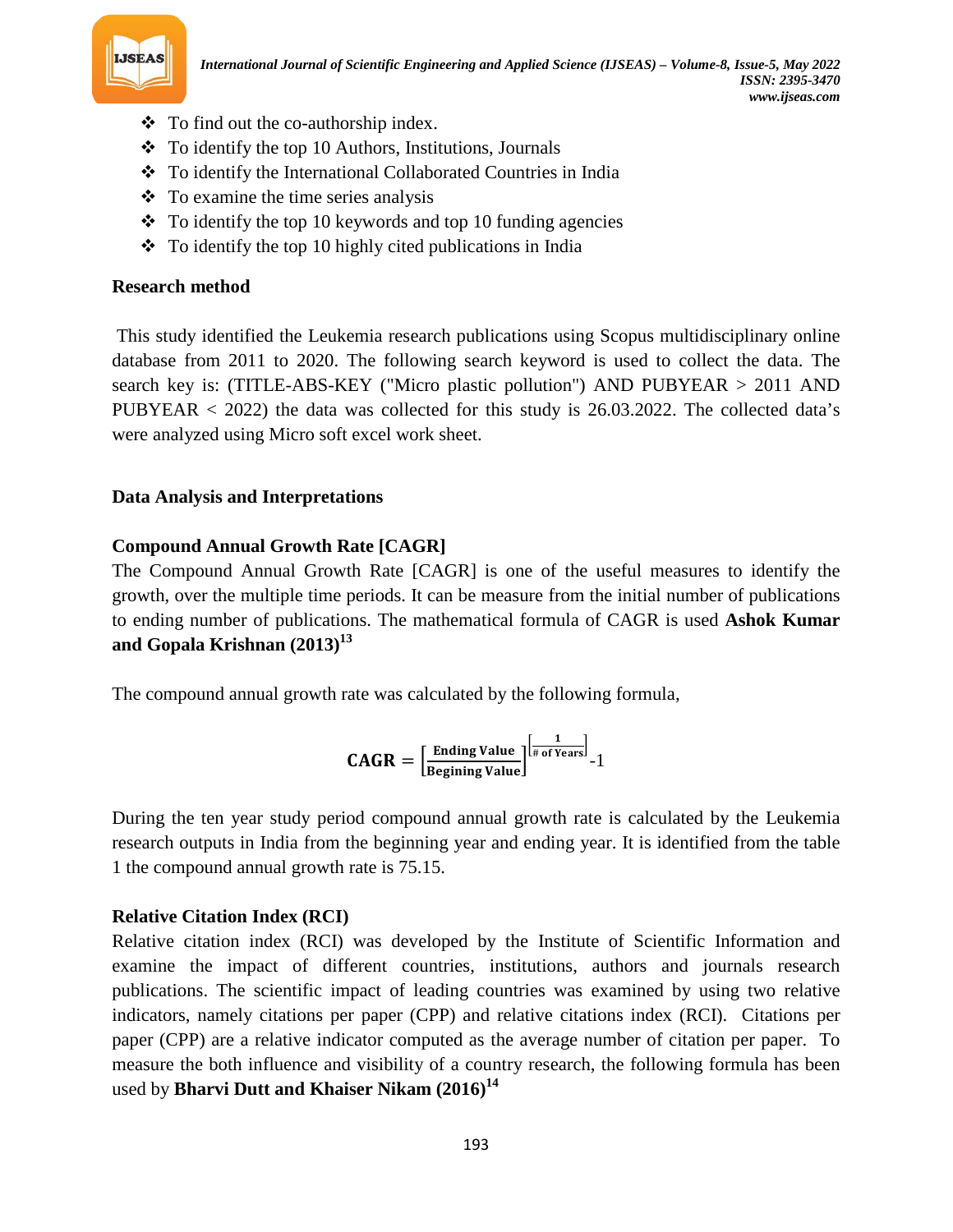

$$
RCI = \frac{A Country share of the World Citations}{A Country share of the World Publications}
$$

 $RCI = 1$  indicate that a country's citation rate is equal to the world citation rate

 $RCI > 1$  indicate that a country's citation rate is greater than the world citation rate

 $RCI < 1$  indicate that a country's citation rate is lower than the world citation rate

## **Year Wise Growth of Micro plastic Pollution Research Publication**

|      |       |                    |        |                  |        |              |        |                |        | h-    |            |            |
|------|-------|--------------------|--------|------------------|--------|--------------|--------|----------------|--------|-------|------------|------------|
| S.No | vear  | <b>Publication</b> | %      | <b>Citations</b> | %      | <b>Cited</b> | %      | <b>Uncited</b> | %      | index | <b>CPP</b> | <b>RCI</b> |
| 1    | 2012  | 3                  | 0.18   | 409              | 0.68   | 3            | 0.20   | 0              | 0.00   | 3.00  | 136.33     | 3.79       |
| 2    | 2013  | 3                  | 0.18   | 1748             | 2.89   | 3            | 0.20   | 0              | 0.00   | 3.00  | 582.67     | 16.20      |
| 3    | 2014  | 8                  | 0.48   | 2622             | 4.34   | 8            | 0.52   | 0              | 0.00   | 7.00  | 327.75     | 9.11       |
| 4    | 2015  | 16                 | 0.95   | 3157             | 5.23   | 16           | 1.04   | $\mathbf{0}$   | 0.00   | 16.00 | 197.31     | 5.49       |
| 5    | 2016  | 28                 | 1.67   | 4158             | 6.89   | 26           | 1.69   | $\overline{2}$ | 1.35   | 22.00 | 148.50     | 4.13       |
| 6    | 2017  | 38                 | 2.26   | 8346             | 13.82  | 38           | 2.47   | 0              | 0.00   | 33.00 | 219.63     | 6.11       |
| 7    | 2018  | 83                 | 4.94   | 9255             | 15.33  | 82           | 5.34   | $\mathbf{1}$   | 0.68   | 54.00 | 111.51     | 3.10       |
| 8    | 2019  | 151                | 8.99   | 8795             | 14.57  | 147          | 9.56   | 10             | 6.76   | 54.00 | 58.25      | 1.62       |
| 9    | 2020  | 534                | 31.80  | 14804            | 24.52  | 515          | 33.51  | 19             | 12.84  | 58.00 | 27.72      | 0.77       |
| 10   | 2021  | 815                | 48.54  | 7090             | 11.74  | 699          | 45.48  | 116            | 78.38  | 32.00 | 8.70       | 0.24       |
|      | Total | 1679               | 100.00 | 60384            | 100.00 | 1537         | 100.00 | 148            | 100.00 |       |            |            |
|      | CAGR  | 75.15              |        |                  |        |              |        |                |        |       |            |            |

**Table 1 Year Wise Growth of Micro plastic Pollution Research Publication**

Table 1 shows the year-wise growth of micro plastic pollution in India research publications during the 10-year study period between 2012 and 2021 with 1679 research publications and 60384 citations. From the study, it is identified that the maximum of 815 (48.54%) research publications are contributed in the year 2021, followed by 534(31.80%) publications in the year 2020, and 151(8.99%) publications in the year 2019. The average research publication per year is 167.9

During the ten-year study, it is identified that a total number of 1679 publications are received 60384 citations. Out of that maximum of 14804 (24.52%), citations are received 534 publications in the year 2020 Followed by 9255(15.33%) citations are received 83 publications in the year 2018. From the study, out of 1679 publications, 1537(100%) research publications are cited publications, and 148(100%) research publications are uncited publications. The maximum of citation per paper is 582.67 in the year 2013, followed by CPP is 327.75 in the year 2014, and by CPP is 219.63 in the year 2017 and the average citation per paper is 181.837. The maximum of RCI is 16.20 in the year 2013, followed by 9.11 in the year 2014, by 6.11 in the year 2017 and the average RCI is 5.07. The highest h-index is 58.00 in the year 2019, the lowest h-index is 3.00 in the year 2012, 2013. The CAGR is 75.15.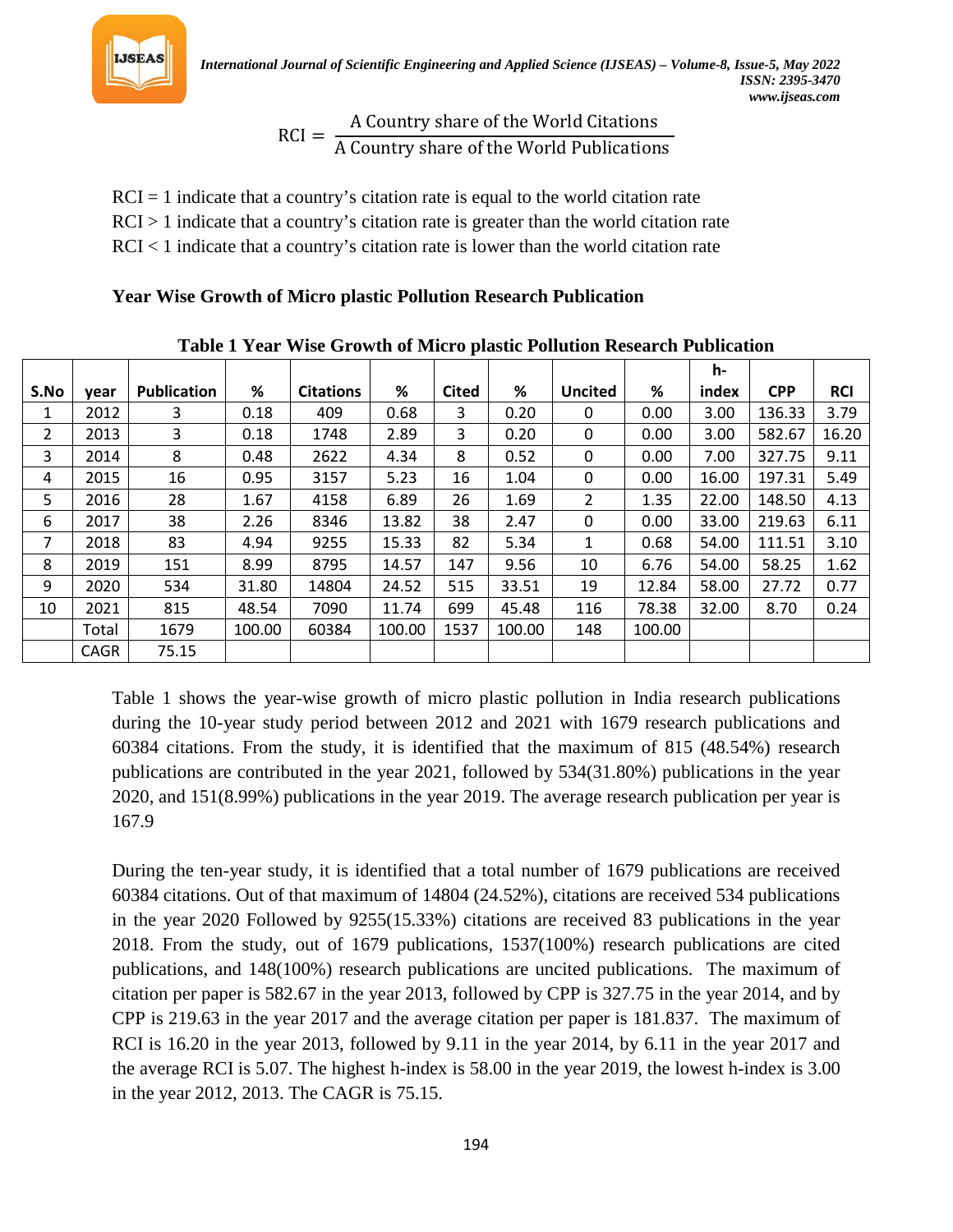

# **Relative Growth Rate (RGR)**

The most important feature of science and technology in recent years has been calculated by the rate of growth. Scientific growth has been involved not only increase in manpower and financial investment. The relative growth rate is identified by the increase in number of publications per unit of time. The mean relative growth rate over the particular period of interval can be calculated in the following formula developed by **Mahapatra (1985)***<sup>P</sup>* **15**

$$
R(a) = \frac{(W_2 - W_1)}{(T_2 - T_1)}
$$

Where,

 $R$  (a) = RGR = the mean relative growth rate over the specific period of interval

 $W_1$  = the logarithm of beginning number of publications/pages

W<sub>2</sub> = the logarithm of ending number of publications/pages after a specific period of interval

 $T_2 - T_1$  = the unit difference between the beginning time and the ending time.

The doubling time is the time taken for the doubling of the number of records actually published within a stipulated period. The doubling time is calculated from the relative growth rate and the natural logarithm number is used, the difference has a value of 0.693. The corresponding doubling time can be calculated by the following formula,

$$
Dt = \frac{0.693}{R(a)}
$$

**Relative Growth Rate and Doubling Time in Micro plastic Pollution Research Publication**

**Table 2 Relative Growth Rate and Doubling Time in Micro plastic Pollution Research Publication**

|                |              |                     |              |      |                | $RGR = (W2 -$ |                  |
|----------------|--------------|---------------------|--------------|------|----------------|---------------|------------------|
| S.No           | <b>Years</b> | <b>Publications</b> | $_{\rm Cum}$ | W1   | W <sub>2</sub> | W1)           | $Dt=(0.693/RGR)$ |
| 1              | 2012         | 3                   | 3            |      | 1.10           |               |                  |
| 2              | 2013         | 3                   | 6            | 1.10 | 1.79           | 0.69          | 1.00             |
| 3              | 2014         | 8                   | 14           | 1.79 | 2.64           | 0.85          | 0.82             |
| $\overline{4}$ | 2015         | 16                  | 30           | 2.64 | 3.40           | 0.76          | 0.91             |
| 5              | 2016         | 28                  | 58           | 3.40 | 4.06           | 0.66          | 1.05             |
| 6              | 2017         | 38                  | 96           | 4.06 | 4.56           | 0.50          | 1.38             |
| 7              | 2018         | 83                  | 179          | 4.56 | 5.19           | 0.62          | 1.11             |
| 8              | 2019         | 151                 | 330          | 5.19 | 5.80           | 0.61          | 1.13             |
| 9              | 2020         | 534                 | 864          | 5.80 | 6.76           | 0.96          | 0.72             |
| 10             | 2021         | 815                 | 1679         | 6.76 | 7.43           | 0.66          | 1.04             |
|                | Total        | 1679                |              |      |                |               |                  |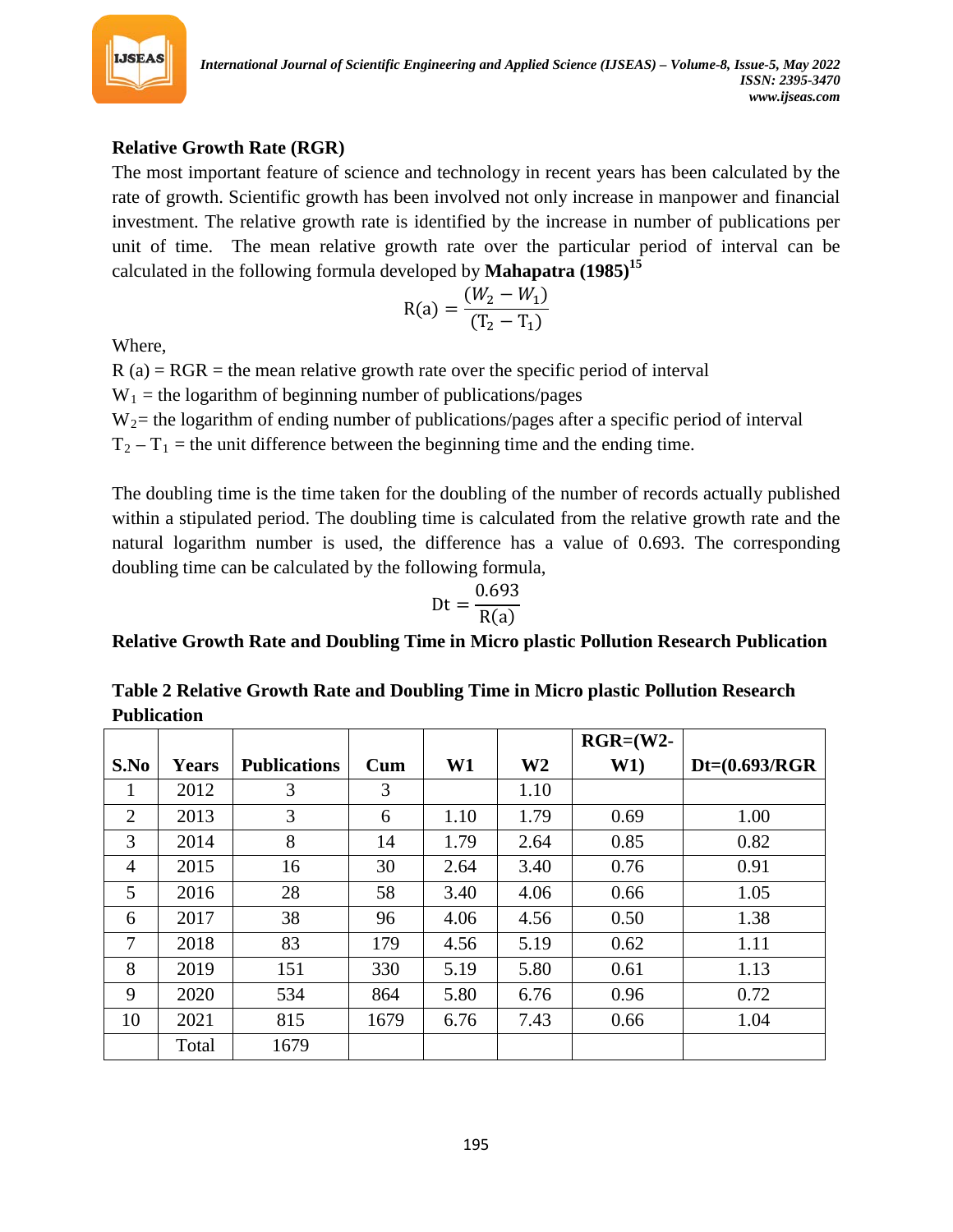

The relative growth rate and the doubling time (Dt) in micro plastic pollution in India research output is calculate and the results are presented in table 2. From the study it is identified that, the relative growth rate is 0.69 in the year 2013 and 0.66 in the year 2021. This study confirmed that, relative growth rate is decreasing trend from 2013 to 2020. At the same time, doubling time is found that 1.00 in the year 2012 and 1.04 in the year 2021. It is conformed that doubling time is increasing trend during the study period.

## **Authorship Pattern in Micro plastic Pollution Research Publication**

|               | Authorship pattern |                |                |                         |                |                |              |  |  |  |  |
|---------------|--------------------|----------------|----------------|-------------------------|----------------|----------------|--------------|--|--|--|--|
| year          | 1                  | $\overline{2}$ | 3              | $\overline{\mathbf{4}}$ | 5              | >5             | <b>Total</b> |  |  |  |  |
| 2012          | 1                  | $\overline{0}$ | 1              | 1                       | $\overline{0}$ | $\overline{0}$ | 3            |  |  |  |  |
| 2013          | 0                  | $\Omega$       | $\overline{0}$ | 1                       | 1              | 1              | 3            |  |  |  |  |
| 2014          | 1                  | 1              | 1              | 3                       | $\overline{0}$ | $\overline{2}$ | 8            |  |  |  |  |
| 2015          | $\overline{2}$     | $\overline{4}$ | 1              | $\theta$                | 4              | 5              | 16           |  |  |  |  |
| 2016          | 1                  | 5              | 3              | 5                       | 3              | 11             | 28           |  |  |  |  |
| 2017          | $\overline{2}$     | $\overline{4}$ | 7              | 8                       | $\overline{4}$ | 13             | 38           |  |  |  |  |
| 2018          | $\overline{2}$     | 3              | 12             | 16                      | 13             | 37             | 83           |  |  |  |  |
| 2019          | $\overline{7}$     | 15             | 20             | 27                      | 28             | 54             | 151          |  |  |  |  |
| 2020          | 15                 | 50             | 73             | 71                      | 70             | 255            | 534          |  |  |  |  |
| 2021          | 28                 | 55             | 102            | 110                     | 135            | 385            | 815          |  |  |  |  |
| Total         | 59                 | 137            | 220            | 242                     | 258            | 763            | 1679         |  |  |  |  |
| $\frac{0}{0}$ | 3.51               | 8.16           | 13.10          | 14.41                   | 15.37          | 45.44          | 100.00       |  |  |  |  |

## **Table 3 Authorship Pattern in Micro plastic Pollution Research Publication**

Table 3 indicates the authorship pattern in the field of micro plastic pollution research output in India for the selected ten year study period. From the study it is identified from the table-3, majority of the authors in the field are preferred to publish their research works in more than five authorship mode with 763(45.44%) publications. Followed by five authorship mode with 258(15.37%) publications, four authorship mode with 242(14.41%) publications. During the study period three authors are contributed with 220(13.10%) publications, two authors are contributed only 137(8.16%) publications. single author are contributed only 59(3.51%) publications. This study confirmed that more than 96.49% of publications are contributed in multiple authors.

# **Degree of Collaboration**

The degree of collaboration is relationship between the single author and multi author's contributions. The degree of collaboration is calculated by the **Subramanian formula** (1983)<sup>16</sup>, **used by Ravichandran and Vivekanandhan (2021)***<sup>P</sup>* **17**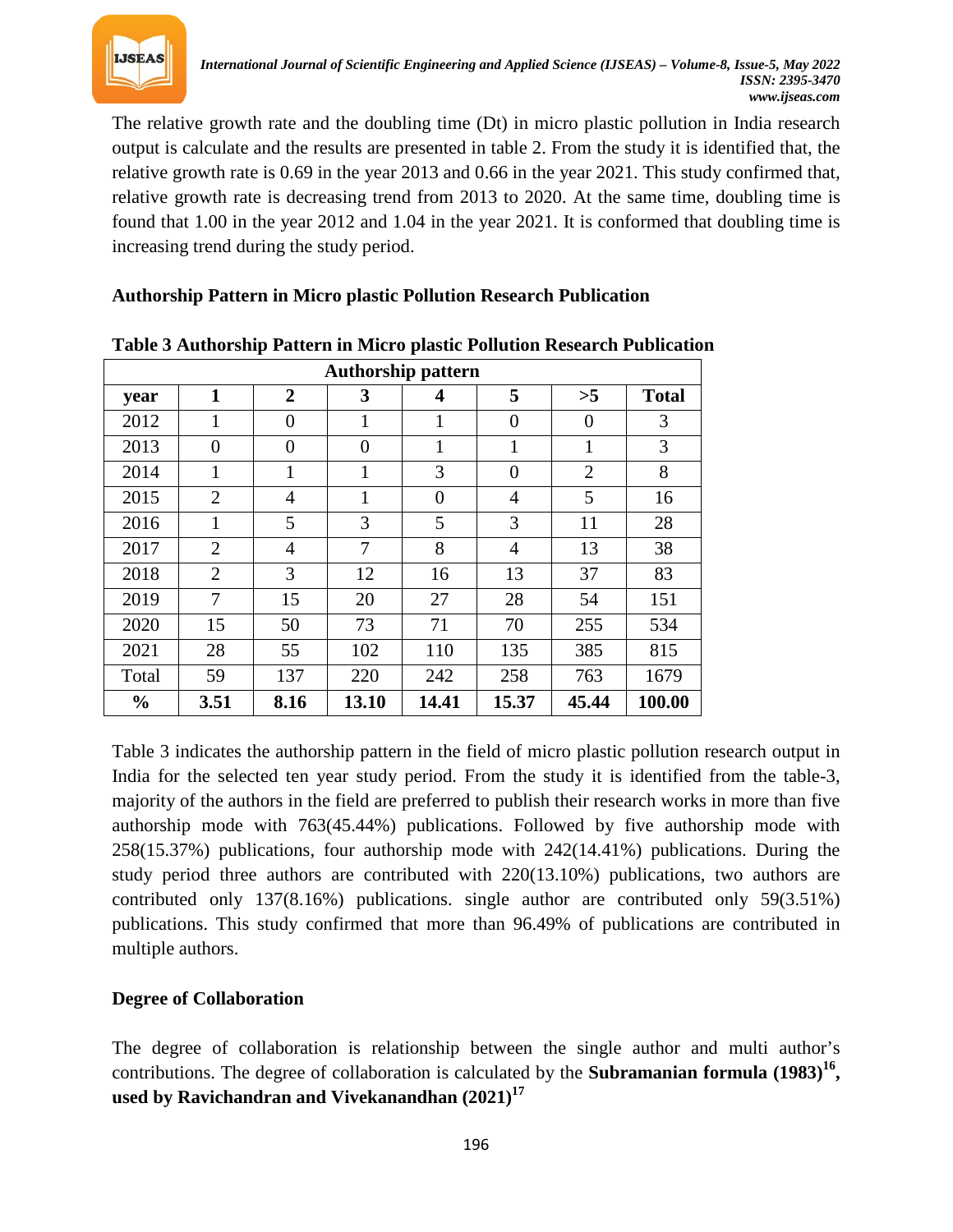

$$
DC = \frac{Nm}{(\,Nm + Ns\,)}
$$

Where DC = Degree of Collaboration

 $N_m$  = Number of multi authored publications

 $N_s$  = Number of single authored publications

In the present study,  $Nm = 1620$ ,  $Ns = 59$ 

So that, the degree of collaboration is  $=1620/(59+1620) = 0.96$ 

## **Degree of Collaboration in Micro plastic Pollution Research Publication**

|       |                      |                |                     | Degree of            |
|-------|----------------------|----------------|---------------------|----------------------|
|       | <b>Single author</b> | Multi – author | <b>Total author</b> | <b>Collaboration</b> |
| Year  | publications         | publications   | publication         | $DC = Nm / Ns + Nm$  |
| 2012  |                      | $\overline{2}$ | 3                   | 0.67                 |
| 2013  | $\theta$             | 3              | 3                   | 1.00                 |
| 2014  |                      | 7              | 8                   | 0.88                 |
| 2015  | $\overline{2}$       | 14             | 16                  | 0.88                 |
| 2016  |                      | 27             | 28                  | 0.96                 |
| 2017  | $\overline{2}$       | 36             | 38                  | 0.95                 |
| 2018  | 2                    | 81             | 83                  | 0.98                 |
| 2019  | 7                    | 144            | 151                 | 0.95                 |
| 2020  | 15                   | 519            | 534                 | 0.97                 |
| 2021  | 28                   | 787            | 815                 | 0.97                 |
| Total | 59                   | 1620           | 1679                | 0.96                 |

**Table 4 Degree of Collaboration in Micro plastic Pollution Research Publication**

Table 4 shows that, degree of collaboration in micro plastic pollution research publications in India for the selected ten year studies period. From this study it is identified that, the degree of collaboration is between 0.97 in the year 2012 and 0.97 in the year 2021. The average degree of collaboration is 0.96. From this study it is identified that, majority of micro plastic research publications are contributed by collaborative authors.

# **Collaborative Coefficient (CC)**

The pattern of co-authorship collaboration among the authors can be measured with the following formula suggested by **Ajiferuke et al. (1988)***<sup>P</sup>* **18**

$$
CC = 1 - \left[\sum_{j=0}^{k} \left(\frac{1}{j}\right) \times Fj/N\right]
$$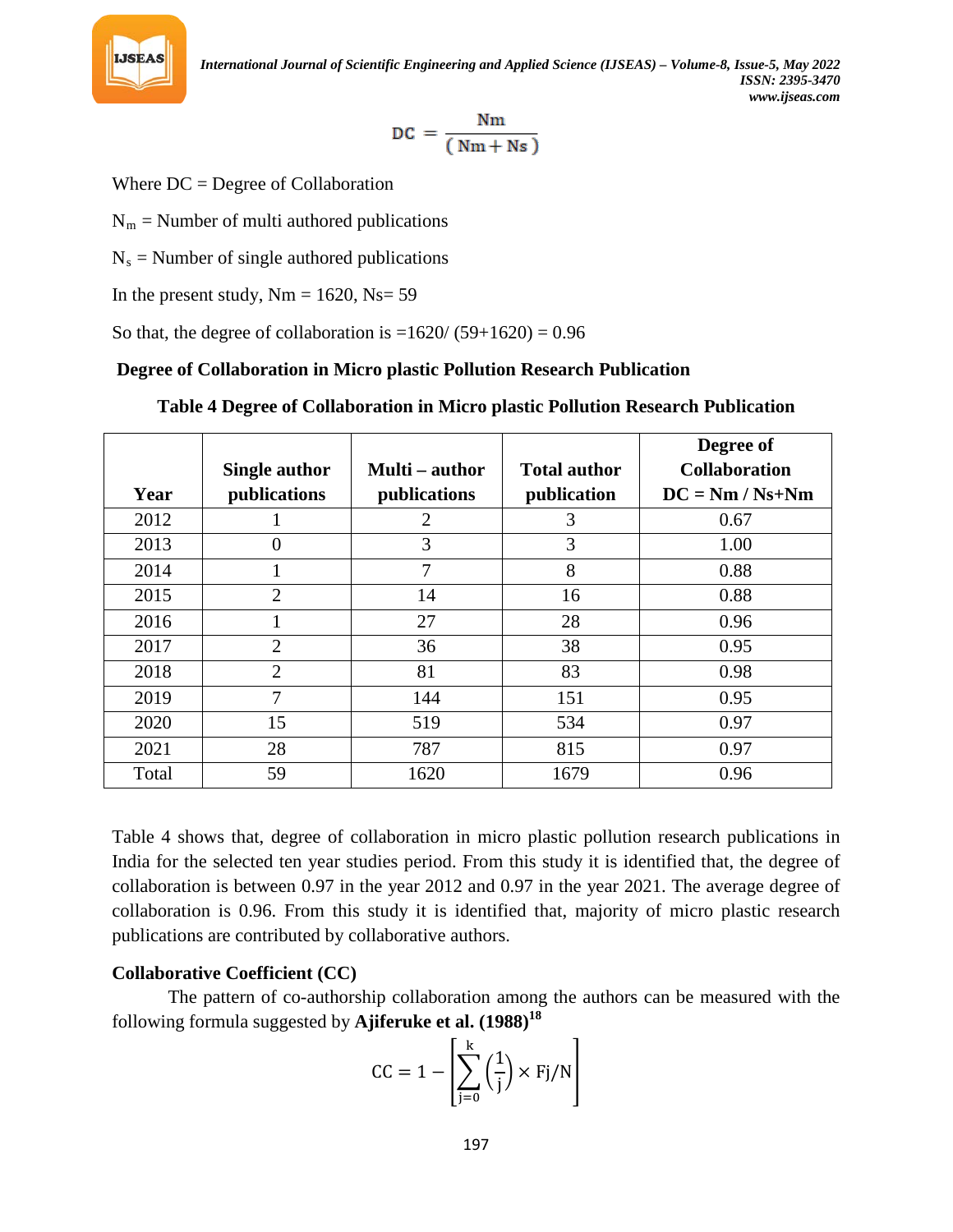

*International Journal of Scientific Engineering and Applied Science (IJSEAS) – Volume-8, Issue-5, May 2022 ISSN: 2395-3470 www.ijseas.com*

Whereas,

- $Fj$  = Number of publications with j author papers
- $N = Total$  number of the research publications and
- $k =$  the greatest number of authors/ paper in the given field.

# **Collaboration Index (CI)**

The simple indicator are presently employed in the publications to the collaboration index, which is to be understand nearly as the mean number of authors per paper are suggested by **Ajiferuke et al.(1988)***<sup>P</sup>* **18**

$$
CI = \frac{\sum_{j=1}^{k} jfj}{N}
$$

Here

J - The number of co-authored papers appearing in a discipline

N - The total number of publications in the field over the same time period of interval and

k - The highest number of authors per paper in a same time field.

## **Modified Collaboration Coefficient**

The modified collaboration coefficient (MCC) counted by the formula which is suggested by **Savanur and Srikanth (2010)***<sup>P</sup>* **19**

Which is given below:

Where,

$$
MCC = \frac{N}{N-1} \left[ 1 - \frac{\sum_{j=1}^{k} jf_j}{N} \right]
$$

 $j =$  the number authors in an article i.e. 1, 2, 3......

 $Fi =$  the number of j authored articles

 $N =$  the total number of articles published in a year, and

 $A =$  the total number of authors per articles

#### **Collaborative Measure in Micro plastic Pollution Research Publication**

#### **Table 5 Collaborative Measures in Micro plastic Pollution Research Publication**

|      | <b>Authorship pattern</b> |  |  |  |  |    |          |      |            |  |
|------|---------------------------|--|--|--|--|----|----------|------|------------|--|
| vear |                           |  |  |  |  | >5 | $\bf CC$ | CI   | <b>MCC</b> |  |
| 2012 |                           |  |  |  |  |    | 0.47     | 2.67 | 4.00       |  |
| 2013 |                           |  |  |  |  |    | 0.79     | 5.00 | 7.50       |  |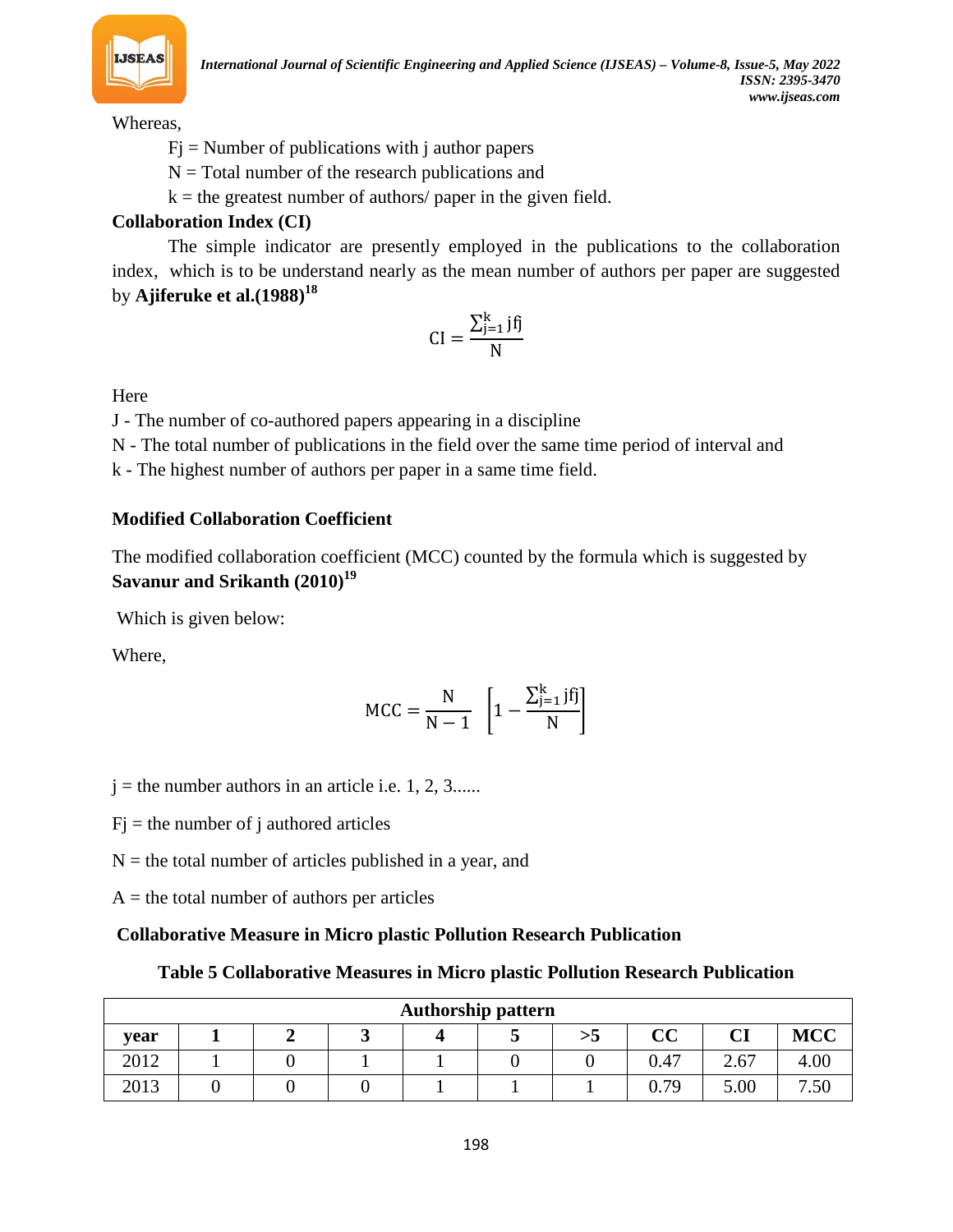

*International Journal of Scientific Engineering and Applied Science (IJSEAS) – Volume-8, Issue-5, May 2022 ISSN: 2395-3470 www.ijseas.com*

| 2014  |                |                |     | 3              | $\overline{0}$ | $\overline{2}$ | 0.64 | 3.75 | 4.29 |
|-------|----------------|----------------|-----|----------------|----------------|----------------|------|------|------|
| 2015  | $\overline{2}$ | $\overline{4}$ |     | $\overline{0}$ | 4              | 5              | 0.63 | 3.94 | 4.20 |
| 2016  |                | 5              | 3   | 5              | 3              | 11             | 0.71 | 4.32 | 4.48 |
| 2017  | $\overline{2}$ | $\overline{4}$ | 7   | 8              | $\overline{4}$ | 13             | 0.70 | 4.24 | 4.35 |
| 2018  | $\overline{2}$ | 3              | 12  | 16             | 13             | 37             | 0.76 | 4.76 | 4.82 |
| 2019  | 7              | 15             | 20  | 27             | 28             | 54             | 0.72 | 4.43 | 4.46 |
| 2020  | 15             | 50             | 73  | 71             | 70             | 255            | 0.74 | 4.68 | 4.69 |
| 2021  | 28             | 55             | 102 | 110            | 135            | 385            | 0.74 | 4.75 | 4.75 |
| Total | 59             | 137            | 220 | 242            | 258            | 763            |      |      |      |

Table 5 shows that, collaborative measures of micro plastic pollution research publications in India for the selected ten year study period from 2012 to 2021. From the study it is identified that, it is identified from the table 5, the maximum of collaboration coefficient value is 0.79 in the year 2013, and minimum of collaborative coefficient value is 0.47 in the year 2012. The average collaborative coefficient value is 0.69. The collaboration index values are identified from the table 5, the maximum of collaboration index value is 4.76 in the year 2018 and a minimum of collaboration index value is 2.67 in the year 2012.The average collaboration index value 4.25. The maximum of modified collaborative coefficient value is 4.82, and a minimum of modified collaborative coefficient value is 4.00. The average value is 4.75.

#### **Co-authorship Index (CAI)**

To study how the pattern of co-authorship and the use of co-authorship index suggested by **Garg**  and Padhi (2001)<sup>20</sup> has been explained the under mentioned formula. To evaluate the coauthorship index (CAI) is the whole set of data is divided into 2 block years.

$$
CAI = \left[\frac{(Nij/Nio)}{(Noj/Noo)}\right] \times 100
$$

Whereas,

Nij - Number of publications having j authors in i block

Nio - Total publications of i block

Noj - Number of publications having j authors for all blocks

Noo-: Total number of publications for all authors and the all blocks

Here CAI=100 implies that a country's co-authorship effort for a particular authorship correspond to the world average

CAI > 100 reflects higher than average co-authorship effort

 $CAI < 100$  reflects lower than average co-authorship effort by the given type of authorship pattern.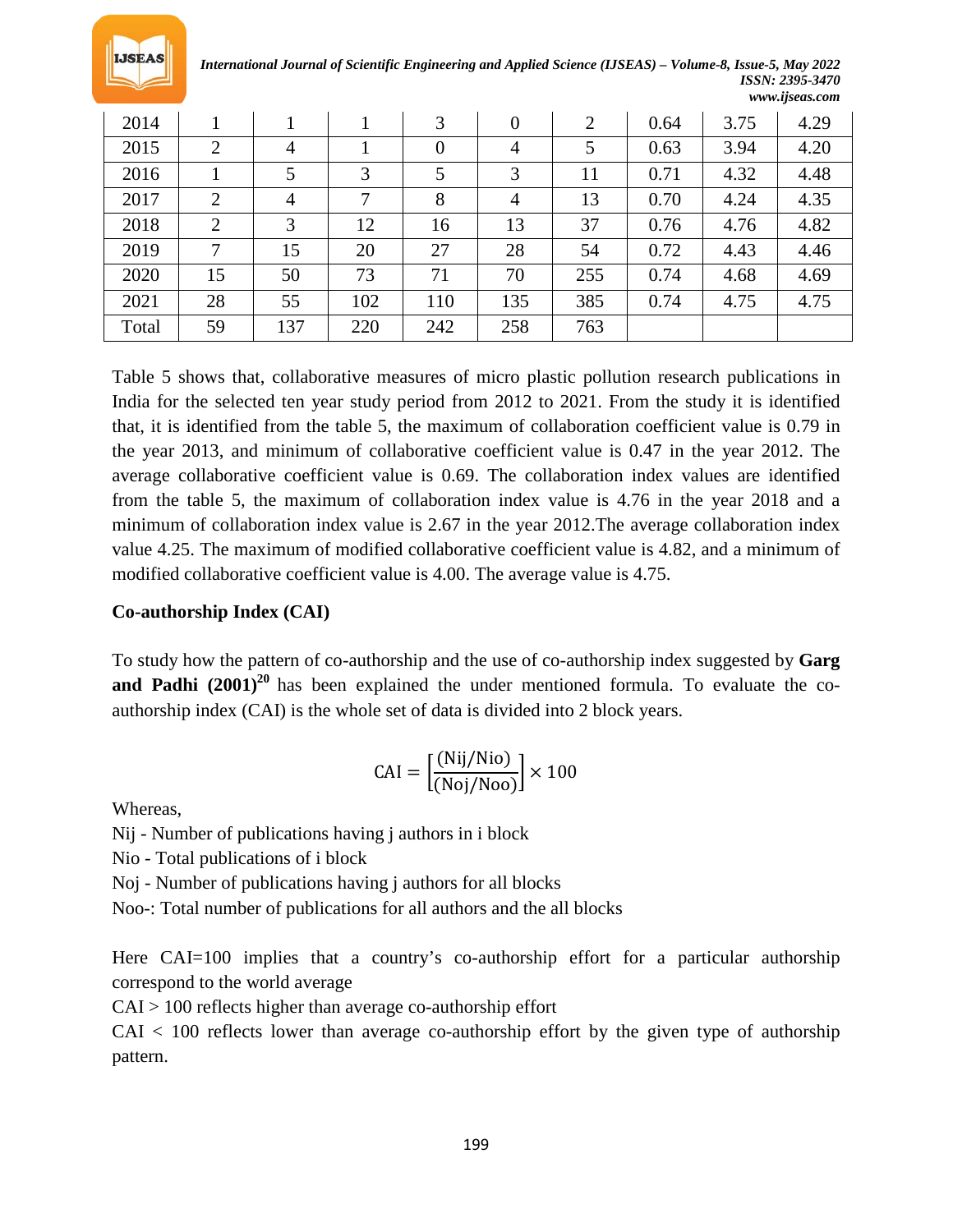

For calculating the co-authorship index for authors, years have been replaced into block years. For this study, the authors have been classified into two blocks (ie.2012-2016 and 2017-2021) Vs**.** Single, Two, Three authors and More than 3 authors.

| 5 year       |               |            |     |            |              |        | More than |            |              |
|--------------|---------------|------------|-----|------------|--------------|--------|-----------|------------|--------------|
| <b>Block</b> | <b>Single</b> | <b>CAI</b> | Two | <b>CAI</b> | <b>Three</b> | CAI    | three     | <b>CAI</b> | <b>Total</b> |
| 2012-2016    | 5             | 245.32     | 10  | 211.30     |              | 78.95  | 37        | 84.80      | 58           |
| 2017-2021    | 54            | 94.80      | 127 | 96.02      | 214          | 100.75 | 1226      | 100.54     | 1621         |
| Total        | 59            |            | 137 |            | 220          |        | 1263      |            | 1679         |

| Co- Authorship Index (CAI) in Micro plastic Pollution Research Publication    |
|-------------------------------------------------------------------------------|
| Table 6 Co- Authorship Index) in Micro plastic Pollution Research Publication |

Table 6 shows that, Co-Authorship Index values are calculated by the block year period for micro plastic pollution research publications in India for the selected ten year study period. From the study it is identified that, CAI for single and two authorship contributions are decreasing trend from 1<sup>st</sup> block year to 2<sup>nd</sup> block year. At the same time CAI is increasing trend for three authors and more than three authors from 1<sup>st</sup> block year to 2<sup>nd</sup> block years (84.80) to (100.54).

|  |  |  |  |  | Top 10 Authors Contribution in Micro plastic Pollution Research Publication |
|--|--|--|--|--|-----------------------------------------------------------------------------|
|--|--|--|--|--|-----------------------------------------------------------------------------|

|                |           |                      |              |        |           |        |            | $H -$ |            |
|----------------|-----------|----------------------|--------------|--------|-----------|--------|------------|-------|------------|
| S.No           | Author    | Country              | Publications | $\%$   | Citations | $\%$   | <b>CPP</b> | Index | <b>RCI</b> |
| 1              | Shi, H.   | China                | 29           | 18.71  | 4492      | 29.22  | 154.90     | 24    | 1.56       |
| $\overline{2}$ | Wang, J.  | <b>United States</b> | 19           | 12.26  | 1719      | 11.18  | 90.47      | 16    | 0.91       |
|                |           | United               |              |        |           |        |            |       |            |
| 3              | Wu, C.    | Kingdom              | 17           | 10.97  | 1738      | 11.31  | 102.24     | 13    | 1.03       |
| $\overline{4}$ | Li, D.    | Germany              | 14           | 9.03   | 1869      | 12.16  | 133.50     | 10    | 1.35       |
|                | Rochman,  |                      |              |        |           |        |            |       |            |
| $\mathfrak{S}$ | C.M.      | Italy                | 14           | 9.03   | 482       | 3.14   | 34.43      | 9     | 0.35       |
| 6              | Huang, W. | India                | 13           | 8.39   | 388       | 2.52   | 29.85      | 10    | 0.30       |
| $\overline{7}$ | Su, L.    | Spain                | 13           | 8.39   | 2231      | 14.51  | 171.62     | 12    | 1.73       |
| 8              | Xiong, X. | Australia            | 13           | 8.39   | 1378      | 8.96   | 106.00     | 10    | 1.07       |
| 9              | Wang, Q.  | France               | 12           | 7.74   | 574       | 3.73   | 47.83      | 10    | 0.48       |
| 10             | Zhao, J.  | Canada               | 11           | 7.10   | 501       | 3.26   | 45.55      | 9     | 0.46       |
|                | Total     |                      | 155          | 100.00 | 15372     | 100.00 |            |       |            |

**Table 7 Top 10 Authors Contribution in Micro plastic Pollution Research Publication**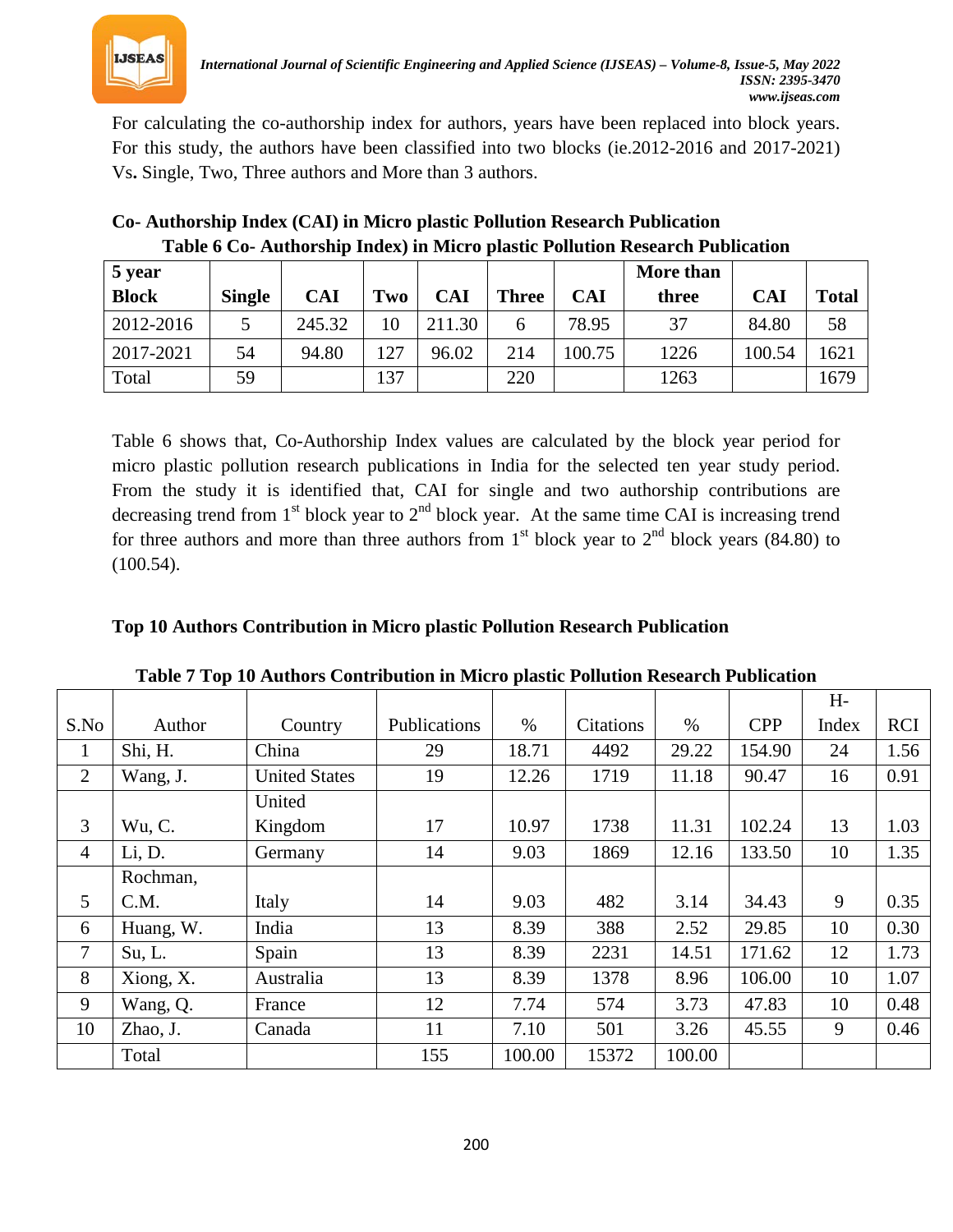

Table 7 identified the top ten author's contribution in micro plastic pollution research publications in India from the Scopus database for the selected ten year study period. From the study it is identified that, maximum of 29(18.71%) research publications are contributed by Shi, H. China and his publications are received 4492(29.22%) citations, CPP is 154.90, h-index is 24 and RCI value is 1.56. Followed by Wang, J. from the United States with 19(12.26%) research publications and it is received by 1719(11.18%) citations, CPP is 90.47, h-index is 16 and RCI value is 0.91. Third ranking author is Wu, C. from United Kingdom with 17(10.97%) research publications, 1738(11.31%) citations, CPP is 102.24, h-index is 13 and RCI value is 1.03.

| S.No           | Document Type            | Publications   | %      | Cumulative | $\%$   |
|----------------|--------------------------|----------------|--------|------------|--------|
| 1              | Article                  | 1336           | 79.57  | 1336       | 6.31   |
| $\overline{2}$ | Review                   | 236            | 14.06  | 1572       | 7.43   |
| 3              | Conference Paper         | 30             | 1.79   | 1602       | 7.57   |
| $\overline{4}$ | <b>Book Chapter</b>      | 25             | 1.49   | 1627       | 7.69   |
| 5              | <b>Note</b>              | 20             | 1.19   | 1647       | 7.79   |
| 6              | Editorial                | 12             | 0.71   | 1659       | 7.84   |
| 7              | Letter                   | 5              | 0.30   | 1664       | 7.87   |
| 8              | Erratum                  | $\overline{4}$ | 0.24   | 1668       | 7.88   |
| 9              | <b>Short Survey</b>      | $\overline{4}$ | 0.24   | 1672       | 7.90   |
| 10             | <b>Conference Review</b> | 3              | 0.18   | 1675       | 7.92   |
| 11             | Retracted                | $\overline{2}$ | 0.12   | 1677       | 7.93   |
| 12             | Book                     | 1              | 0.06   | 1678       | 7.93   |
| 13             | Data Paper               | 1              | 0.06   | 1679       | 7.94   |
|                | Total                    | 1679           | 100.00 | 21156      | 100.00 |

**Document Type Contributions in Micro plastic Pollution Research Publication Table 8 Document Type Contributions in Micro plastic Pollution Research Publication**

The document types are identified during the ten-year study period on micro plastic pollution in India research publications are shown in table- 8. From the study, it is identified that a maximum of 1336(79.57%) research publications are contributed by Article, followed by 236(14.06%) research publications are Review and third-placed in Conference Paper with 30(1.79%) research publications. This study confirmed that more than 95.41% of research publications are contributed by article, review, and conference paper. The remaining nearby 4.59% of research publications are identified in the other form documents. The lowest document type book, and data paper 1(0.06%).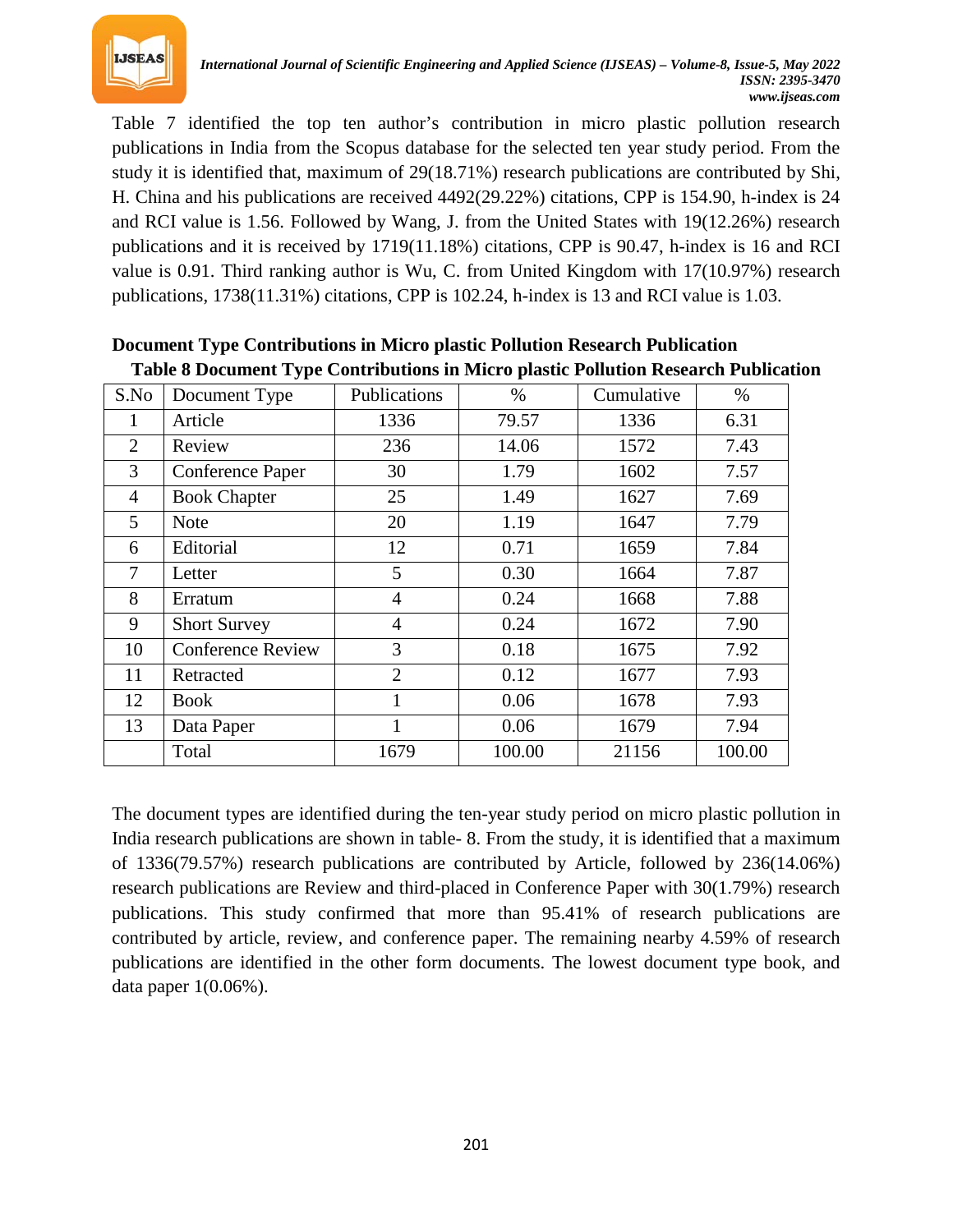

# **Top 10 Institutions Contributions in Micro plastic Pollution Research Publication Table 9 top Ten Institutions Contributions Micro plastic Pollution Research Publication**

|                 |                             | <b>Publicat</b> |               |                  |               |            |                |            |
|-----------------|-----------------------------|-----------------|---------------|------------------|---------------|------------|----------------|------------|
| S.No            | <b>Institutions</b>         | ions            | $\frac{0}{0}$ | <b>Citations</b> | $\frac{0}{0}$ | <b>CPP</b> | <b>H-Index</b> | <b>RCI</b> |
|                 | Chinese Academy of          |                 |               |                  |               |            |                |            |
| $\mathbf{1}$    | <b>Sciences</b>             | 114             | 21.71         | 6570             | 22.40         | 57.63      | 38             | 1.03       |
|                 | Ministry of                 |                 |               |                  |               |            |                |            |
| $\overline{2}$  | <b>Education China</b>      | 97              | 18.48         | 2604             | 8.88          | 26.85      | 30             | 0.48       |
|                 | University of               |                 |               |                  |               |            |                |            |
|                 | Chinese Academy of          |                 |               |                  |               |            |                |            |
| $\overline{3}$  | <b>Sciences</b>             | 66              | 12.57         | 4590             | 15.65         | 69.55      | 27             | 1.24       |
|                 | <b>East China Normal</b>    |                 |               |                  |               |            |                |            |
| $\overline{4}$  | University                  | 54              | 10.29         | 5941             | 20.25         | 110.02     | 30             | 1.97       |
|                 | <b>State Key Laboratory</b> |                 |               |                  |               |            |                |            |
|                 | of Estuarine and            |                 |               |                  |               |            |                |            |
| $5\overline{)}$ | <b>Coastal Research</b>     | 49              | 9.33          | 5428             | 18.51         | 110.78     | 28             | 1.98       |
|                 | <b>CNRS</b> Centre          |                 |               |                  |               |            |                |            |
|                 | National de la              |                 |               |                  |               |            |                |            |
|                 | Recherche                   |                 |               |                  |               |            |                |            |
| 6               | Scientifique                | 36              | 6.86          | 909              | 3.10          | 25.25      | 15             | 0.45       |
|                 | Ministry of Land and        |                 |               |                  |               |            |                |            |
| $\overline{7}$  | Resources P.R.C.            | 33              | 6.29          | 695              | 2.37          | 21.06      | 16             | 0.38       |
|                 | Ministry of                 |                 |               |                  |               |            |                |            |
|                 | Agriculture of the          |                 |               |                  |               |            |                |            |
|                 | People's Republic of        |                 |               |                  |               |            |                |            |
| 8               | China                       | 27              | 5.14          | 769              | 2.62          | 28.48      | 13             | 0.51       |
|                 | Yantai Institute of         |                 |               |                  |               |            |                |            |
|                 | <b>Coastal Zone</b>         |                 |               |                  |               |            |                |            |
|                 | Research, Chinese           |                 |               |                  |               |            |                |            |
|                 | Academy of                  |                 |               |                  |               |            |                |            |
| 9               | <b>Sciences</b>             | 27              | 5.14          | 1181             | 4.03          | 43.74      | 13             | 0.78       |
|                 | University of               |                 |               |                  |               |            |                |            |
| 10              | Toronto                     | 22              | 4.19          | 645              | 2.20          | 29.32      | 12             | 0.52       |
|                 | Total                       | 525             | 100.00        | 29332            | 100.00        |            |                |            |

It is identified from the table 9, top 10 institutions are contributed a total number of 529 publications and it is received 29332 citations for the selected ten year study period in micro plastic pollution research output in India. From the study it is identified that, maximum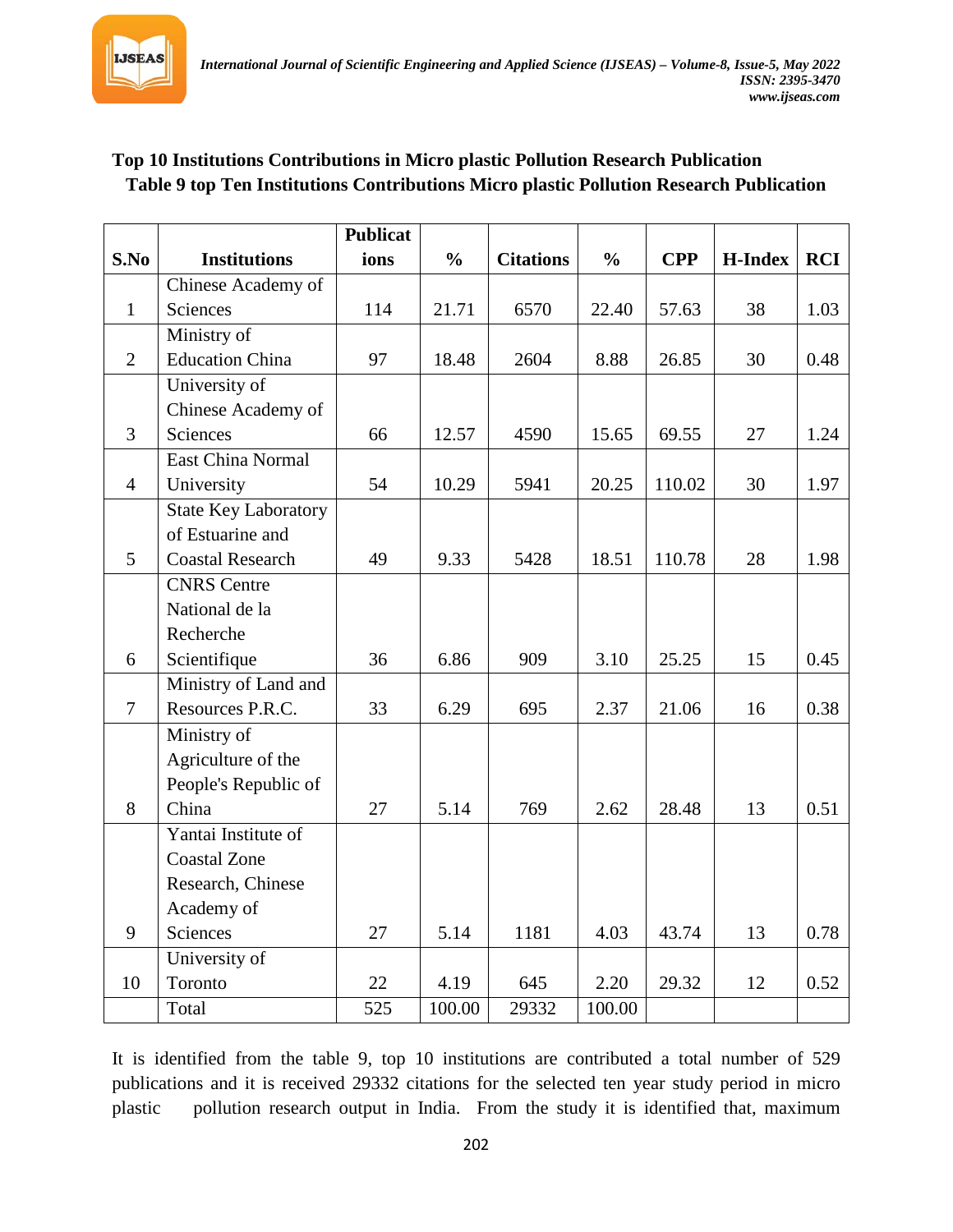

number of 114(21.71%) publications are contributed by Chinese Academy of Sciences, and it is received 6570(22.40%) citations, CPP is 57.63, h-index is 38 and RCI value is 1.03. Followed by Ministry of Education China contributed with 97(18.48%) research publications, 2604(8.88%) citations, CPP is 26.85, h-index is 30 and RCI value is 0.48. Third rank institution is University of Chinese Academy of Sciences with 66(12.57%) research publications, 4590(15.65%) citations, CPP is 69.55, h-index is 27 and RCI value is 1.24. The lowest University of Toronto with 22(4.19%) research publications, 645(2.20%) citations, CPP is 29.32, h-index is 12, and RCI is 0.52.

# **Top Ten Journals Contributions in Micro plastic Pollution Research Publication**

| S.N            |                                             | <b>Publicatio</b> |                | Citatio |                  |                  | $H -$ | <b>RC</b>      |
|----------------|---------------------------------------------|-------------------|----------------|---------|------------------|------------------|-------|----------------|
| $\bf{0}$       | <b>Journals</b>                             | ns                | $\frac{0}{0}$  | ns      | $\%$             | <b>CPP</b>       | Index | I              |
|                |                                             |                   |                |         |                  | 46.5             |       | 1.0            |
| $\mathbf{1}$   | Science Of The Total Environment            | 276               | 25.99          | 12840   | 28.38            | $\overline{2}$   | 56    | 9              |
|                |                                             |                   |                |         |                  | 33.4             |       | 0.7            |
| $\overline{2}$ | <b>Marine Pollution Bulletin</b>            | 259               | 24.39          | 8674    | 19.17            | 9                | 43    | 9              |
|                |                                             |                   |                |         |                  | 63.5             |       | 1.4            |
| 3              | <b>Environmental Pollution</b>              | 204               | 19.21          | 12967   | 28.66            | 6                | 58    | 9              |
|                |                                             |                   |                |         |                  | 23.5             |       | 0.5            |
| $\overline{4}$ | Journal Of Hazardous Materials              | 77                | 7.25           | 1814    | 4.01             | 6                | 25    | 5              |
|                |                                             |                   |                |         |                  | 22.2             |       | 0.5            |
| 5              | Chemosphere                                 | 74                | 6.97           | 1648    | 3.64             | 7                | 23    | $\overline{2}$ |
|                |                                             |                   |                |         |                  | 54.6             |       | 1.2            |
| 6              | <b>Environmental Science And Technology</b> | 60                | 5.65           | 3281    | 7.25             | 8                | 29    | 8              |
|                |                                             |                   |                |         |                  | 43.4             |       | 1.0            |
| $\overline{7}$ | <b>Water Research</b>                       | 35                | 3.30           | 1522    | 3.36             | 9                | 20    | $\overline{2}$ |
|                | <b>Environmental Science And Pollution</b>  |                   |                |         |                  | 40.7             |       | 0.9            |
| 8              | Research                                    | 32                | 3.01           | 1305    | 2.88             | 8                | 14    | 6              |
|                | Ecotoxicology And Environmental             |                   |                |         |                  | 24.9             |       | 0.5            |
| 9              | Safety                                      | 25                | 2.35           | 624     | 1.38             | 6                | 10    | 9              |
|                |                                             |                   |                |         |                  | 28.7             |       | 0.6            |
| 10             | Plos One                                    | 20                | 1.88           | 574     | 1.27             | $\boldsymbol{0}$ | 11    | $\overline{7}$ |
|                |                                             |                   | 100.0          |         | 100.0            |                  |       |                |
|                | Total                                       | 1062              | $\overline{0}$ | 45249   | $\boldsymbol{0}$ |                  |       |                |

#### **Table 10 top ten Journals Contributions in Micro plastic Pollution Research Publication**

Table 10 shows that, top10 journals contributions in the field of micro plastic pollution research publications in India. From the study it is identified that, a maximum of 276(25.99%) research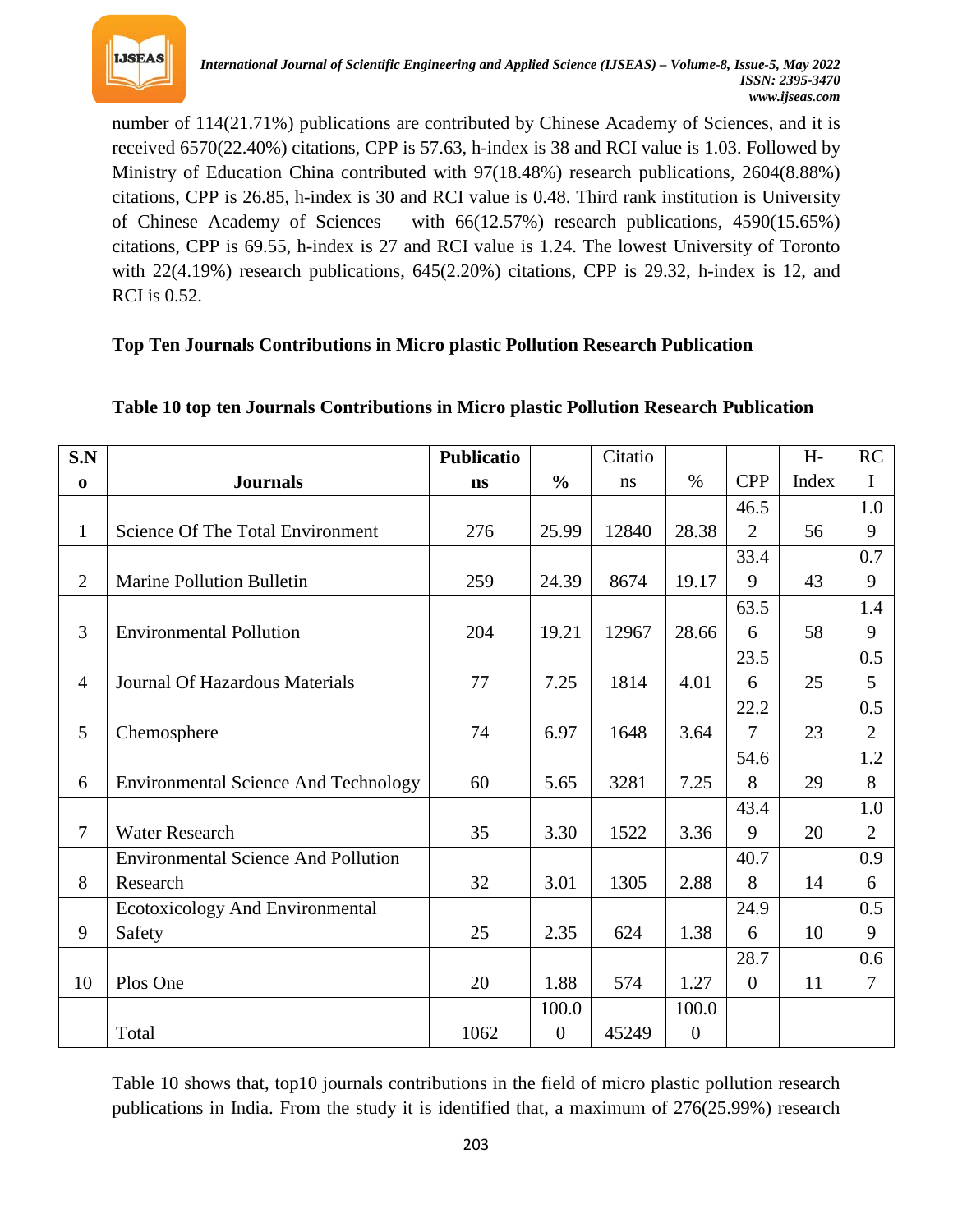

publications are contributed by Science Of The Total Environment and it is received by12840(28.38%) citations, CPP is 46.52, h-index is 56 and RCI value is 1.09. Followed by Marine Pollution Bulletin with 259(24.39%) research publications, 8674(19.17%) citations, CPP is 33.49, h-index is 43 and RCI value is 0.79. Third placed contributing Environmental Pollution with 204(19.21%) publications, 12967(28.66%) citations, CPP is 63.56, h-index is 58 and RCI value is 1.49. The lowest value of plos one with 20(1.88%) research publications, 574(1.27%) citations, CPP is 28.70, h-index is 11, and RCI is 0.67.

## **International Collaborated Countries in Micro plastic Pollution Research Publication**

|                |                          |                     |               |                  |               |            | H-           |            |
|----------------|--------------------------|---------------------|---------------|------------------|---------------|------------|--------------|------------|
| S.No           | Country                  | <b>Publications</b> | $\frac{0}{0}$ | <b>Citations</b> | $\frac{6}{6}$ | <b>CPP</b> | <b>Index</b> | <b>RCI</b> |
| 1              | China                    | 545                 | 37.15         | 21201            | 36.39         | 38.90      | 74           | 0.98       |
| 2              | <b>United States</b>     | 192                 | 13.09         | 8285             | 14.22         | 43.15      | 40           | 1.09       |
| 3              | <b>United Kingdom</b>    | 145                 | 9.88          | 7965             | 13.67         | 54.93      | 43           | 1.38       |
| $\overline{4}$ | Germany                  | 125                 | 8.52          | 5763             | 9.89          | 46.10      | 36           | 1.16       |
| 5              | Italy                    | 108                 | 7.36          | 2580             | 4.43          | 23.89      | 26           | 0.60       |
| 6              | India                    | 82                  | 5.59          | 2169             | 3.72          | 26.45      | 24           | 0.67       |
| 7              | Spain                    | 76                  | 5.18          | 1746             | 3.00          | 22.97      | 18           | 0.58       |
| 8              | Australia                | 75                  | 5.11          | 4178             | 7.17          | 55.71      | 34           | 1.40       |
| 9              | France                   | 62                  | 4.23          | 1646             | 2.83          | 26.55      | 19           | 0.67       |
| 10             | Canada                   | 57                  | 3.89          | 2727             | 4.68          | 47.84      | 22           | 1.20       |
|                | Total                    | 1467                | 100.00        | 58260            | 100.00        |            |              |            |
|                | <b>Others Country-88</b> | 945                 |               |                  |               |            |              |            |

# **Table 11 International Collaborated Countries in Micro plastic Pollution Research Publication**

Table 11 shows that, top 10 international collaborated countries in micro plastic pollution research publications in India during the study period of 2012-2021. From this study it is identified that, a maximum of 545(37.15%) research publications are collaborated by China. Followed by United States with 192(13.09%) research publications, United Kingdom with 145(9.88%) research publications. The lowest country Canada with 57(3.89%) research publications, 2727(4.68%) citations, CPP is 47.84, h-index is 22, and RCI is 1.20. The highest citation is 21201(36.39%), CPP is 38.90, the h-index is 74, and RCI is 0.98. The lowest citations is  $1646(2.83\%)$ , CPP is 26.55, the h-index is 19, and the RCI is 0.67. During the ten year study period total number of 1467 publications are collaborated by 88 countries 945 publications in other Countries.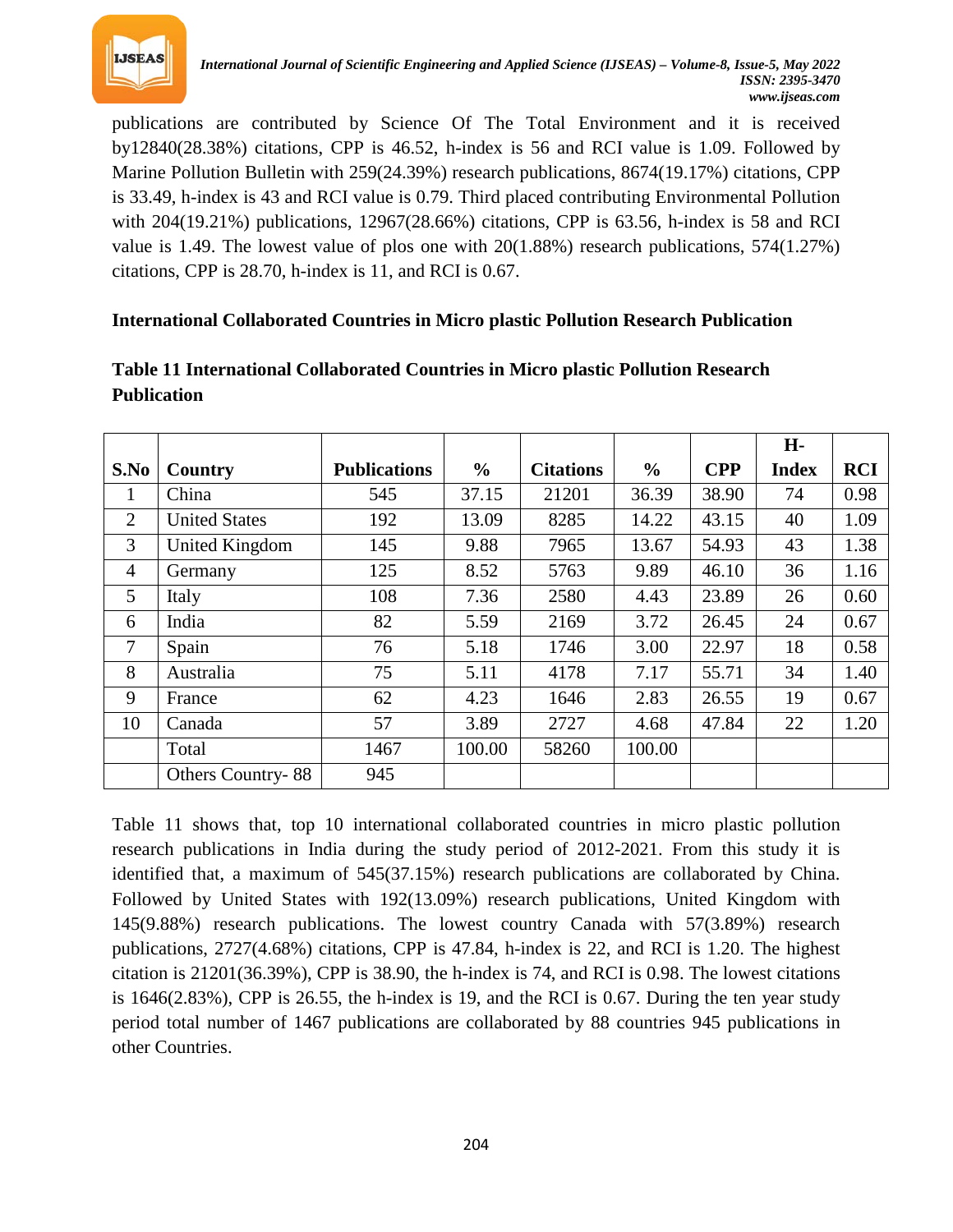

#### **Time Series Analysis in Micro plastic Pollution Research Publication**

| S.No           | <b>Years</b> | Count(Y) | $\mathbf X$    | $\mathbf{Y2}$  | XY    |
|----------------|--------------|----------|----------------|----------------|-------|
| 1              | 2012         | 3        | $-5$           | 25             | $-15$ |
| $\overline{2}$ | 2013         | 3        | $-4$           | 16             | $-12$ |
| 3              | 2014         | 8        | $-3$           | 9              | $-24$ |
| 4              | 2015         | 16       | $-2$           | 4              | $-32$ |
| 5              | 2016         | 28       | $-1$           |                | $-28$ |
| 6              | 2017         | 38       | 1              | 1              | 38    |
| 7              | 2018         | 83       | $\overline{2}$ | $\overline{4}$ | 166   |
| 8              | 2019         | 151      | 3              | 9              | 453   |
| 9              | 2020         | 534      | $\overline{4}$ | 16             | 2136  |
| 10             | 2021         | 815      | 5              | 25             | 4075  |
|                | Total        | 1679     |                | 110            | 6757  |

#### **Table 12 Time Series Analysis in Micro plastic Pollution Research Publication**

Time series analysis study reveals that, the estimated growth values are identified based on previous data. A straight –line equation is adapted to measure the future values based on previous data. Time series analysis used by **Jeyshankar and Ramesh babu (2013)***<sup>P</sup>* **21**.

This study identified the future prediction of micro plastic pollution research publications in India for the year 2025 and 2030.

Straight Line Equation is

 $Y = a + bx$ 

Here,

$$
\sum Y = 1679, \sum X^2 = 110, \sum XY = 6757
$$
  
a=  $\sum Y/N = 1679/10 = 167.9 = 168$   
b=  $\sum XY/\sum X^2 = 6757/110 = 61.4 = 61$ 

Estimate growth of publications in the year 2025 is, when  $x = 2025-2015 = 10$ 

$$
Y = a + bx
$$
  
= 168+ (110\*10) = 168+1100 = 1435

Estimated growth of publications in the year 2030 is, when  $x = 2030-2015 = 15$ 

$$
Y=a+b\boldsymbol{x}
$$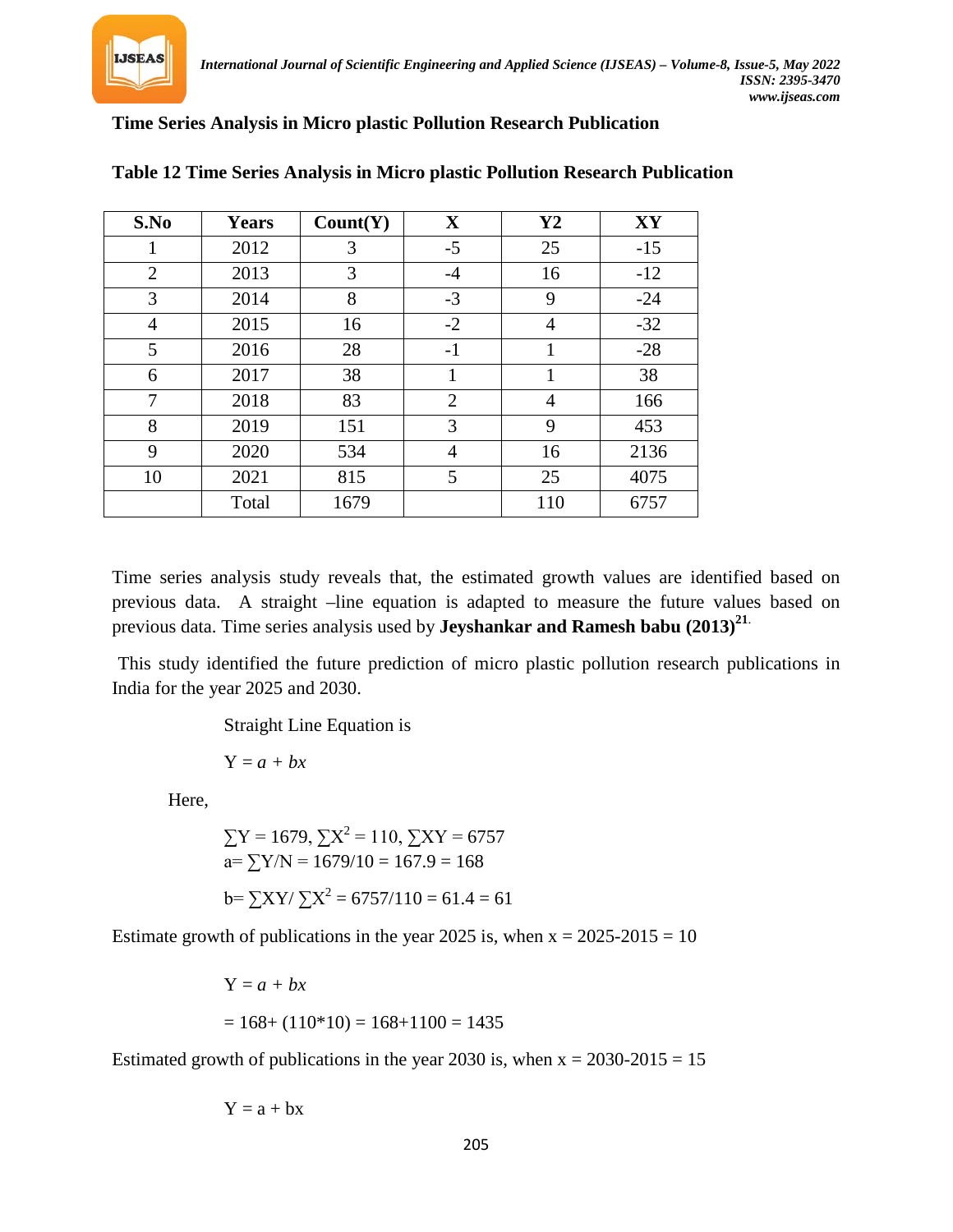

 $= 168 + (110*15) = 168 + 1650 = 1818$ 

The estimated growth based on a time series analysis statistical application will be expected in the micro plastic pollution research publications in Indian in the year 2025 is around are equal to 1435 publications and the year 2030 is around are equal to 1818 publications. So that time serious analysis study conformed micro plastic research publications in India is increasing trend.

#### **Top 10 Highly Cited Micro plastic Pollution Research Publication Publications**

## **Table 13 top 10 Highly Cited Micro plastic Pollution Research Publication**

| S.No           |                                                                    | <b>Citations</b> | <b>Document</b> |
|----------------|--------------------------------------------------------------------|------------------|-----------------|
|                | <b>Titles</b>                                                      |                  | type            |
| $\mathbf{1}$   | Horton, A.A., et al (2017) Micro plastics in freshwater and        | 1040             | Review          |
|                | terrestrial environments: Evaluating the current understanding to  |                  |                 |
|                | identify the knowledge gaps and future research priorities,        |                  |                 |
|                | Science of the Total Environment, 586, 127-141.                    |                  |                 |
| $\overline{2}$ | Eriksen, M., et al (2013) Micro plastic pollution in the surface   | 868              | Article         |
|                | waters of the Laurentian Great Lakes, Marine Pollution             |                  |                 |
|                | Bulletin77, 177-182.                                               |                  |                 |
| 3              | Auta, H.S., et al (2017) Distribution and importance of micro      | 846              | Review          |
|                | plastics in the marine environment A review of the sources, fate,  |                  |                 |
|                | effects, and potential solutions, Environment International, 102,  |                  |                 |
|                | 165-176.                                                           |                  |                 |
| 4              | Van Cauwenberghe, et al (2013) Micro plastic pollution in deep-    | 787              | Article         |
|                | sea sediments                                                      |                  |                 |
| 5              | Ivar Do Sul, J.A., and Costa, M.F. (2014) The present and future   | 763              | Review          |
|                | of micro plastic pollution in the marine environment,              |                  |                 |
|                | Environmental Pollution, 185, 352-364.                             |                  |                 |
| 6              | Reid, A.J., et al (2019) Emerging threats and persistent           | 702              | Article         |
|                | conservation challenges for freshwater biodiversity, Biological    |                  |                 |
|                | Reviews, 94(3): 849-873.                                           |                  |                 |
| $\overline{7}$ | Free, C.M., et al (2014) High-levels of micro plastic pollution in | 650              | Article         |
|                | a large, remote, mountain lake, Marine Pollution Bulletin, 85(1):  |                  |                 |
|                | 156-163.                                                           |                  |                 |
| 8              | de Souza Machado, A.A., et al (2018) Micro plastics as an          | 574              | <b>Note</b>     |
|                | emerging threat to terrestrial ecosystems, Global Change           |                  |                 |
|                | Biology, 24(4): 1405-1416.                                         |                  |                 |
| 9              | Su, L., et al (2016) Micro plastics in Taihu Lake, China,          | 499              | Article         |
|                | Environmental Pollution, 216, 711-719.                             |                  |                 |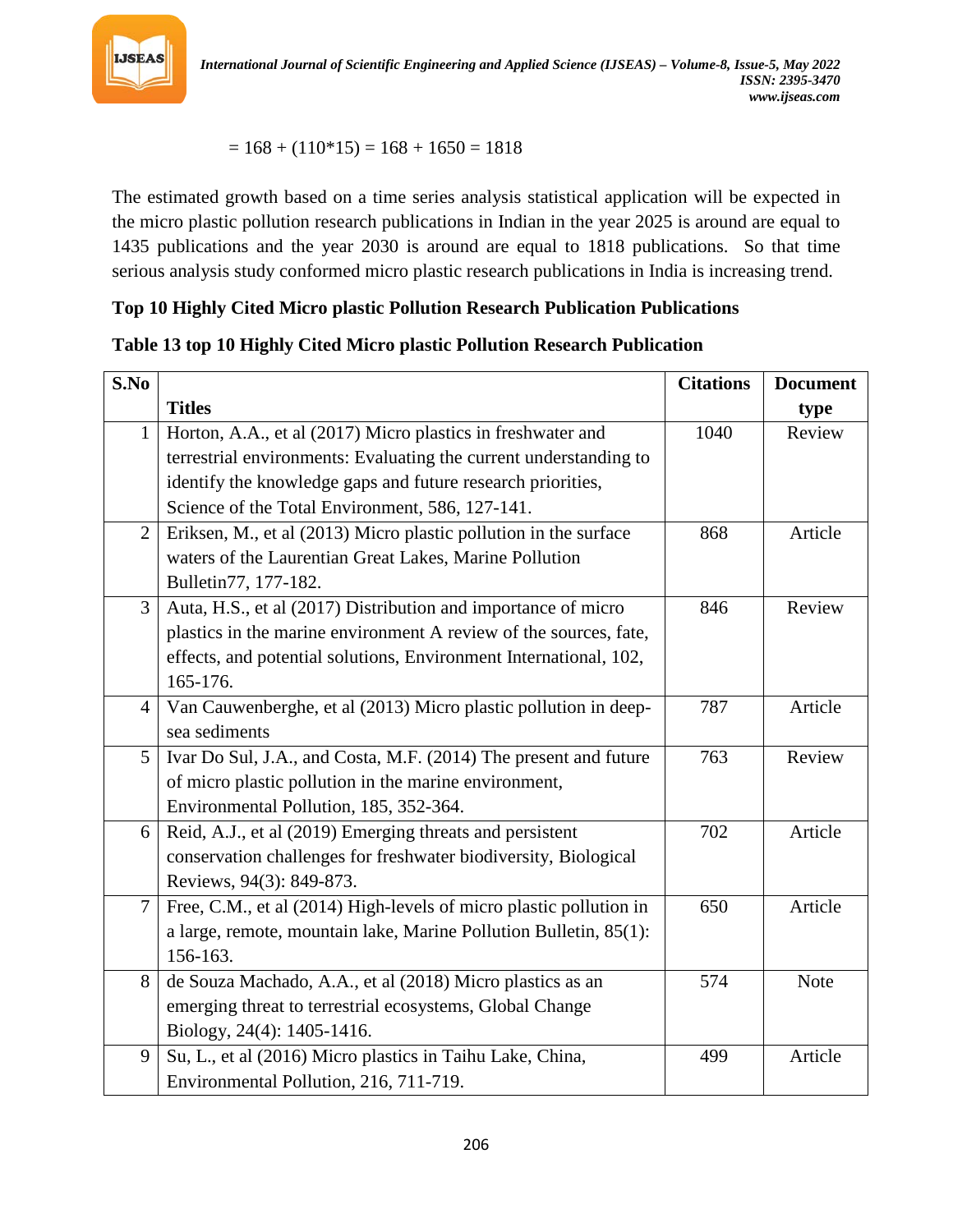

| 10   Mason, S.A., et al (2016) Micro plastic pollution is widely | 444 | Article |
|------------------------------------------------------------------|-----|---------|
| detected in US municipal wastewater treatment plant effluent,    |     |         |
| Environmental Pollution, 218, 1045-1054.                         |     |         |

Table 15 indicates the high cited paper top 10 micro plastic research publications in India for the selected ten year study period. From the study it is identified that, a maximum number of 1040 citations are received by Horton, A.A., et al (2017) Micro plastics in freshwater and terrestrial environments: Evaluating the current understanding to identify the knowledge gaps and future research priorities, Science of the Total Environment, 586, 127-141. Followed by 868 citations from Eriksen, M., et al (2013) Micro plastic pollution in the surface waters of the Laurentian Great Lakes, Marine Pollution Bulletin 77, 177-182. Third rank by 846 citations from Auta, H.S., et al (2017) Distribution and importance of micro plastics in the marine environment A review of the sources, fate, effects, and potential solutions, Environment International, 102, 165- 176. The top ten highly cited micro plastic research publications in India are contributed 06 articles and 03 review, and 01 note.

#### **Major Finding**

- $\triangleright$  The present study of scientometic analysis of micro plastic pollution research output in India. During the study period 2012 to 2021, the total number of 1679 research publications are contributed in micro plastic pollution in India. The maximum number of 815(48.54%) publications are contributed in the year 2021 and followed by 534(31.80%) publications in the year 2020, and 151(8.99%) publications in the year 2019. The average research publication per year is 167.9, the compound annual growth rate 75.15.
- $\triangleright$  During the maximum of 14804 (24.52%), citations are received 534 publications in the year 2020 Followed by 9255(15.33%) citations are received 83 publications in the year 2018. From the study, out of 1679 publications, 1537(100%) research publications are cited publications, and 148(100%) research publications are uncited publications
- From study the relative growth rate is 0.69 in the year 2013 and 0.66 in the year 2021. This study confirmed that, relative growth rate is decreasing trend from 2013 to 2020. At the same time, doubling time is found that 1.00 in the year 2012 and 1.04 in the year 2021. It is conformed that doubling time is increasing trend during the study period.
- $\triangleright$  The majority of the authors in the field are preferred to publish their research works in more than five authorship mode with 763(45.44%) publications. Followed by five authorship mode with 258(15.37%) publications, four authorship mode with 242(14.41%) publications
- $\triangleright$  During the degree of collaboration is between 0.97 in the year 2012 and 0.97 in the year 2021. The average degree of collaboration is 0.96. From this study it is identified that, majority of micro plastic research publications are contributed by collaborative authors.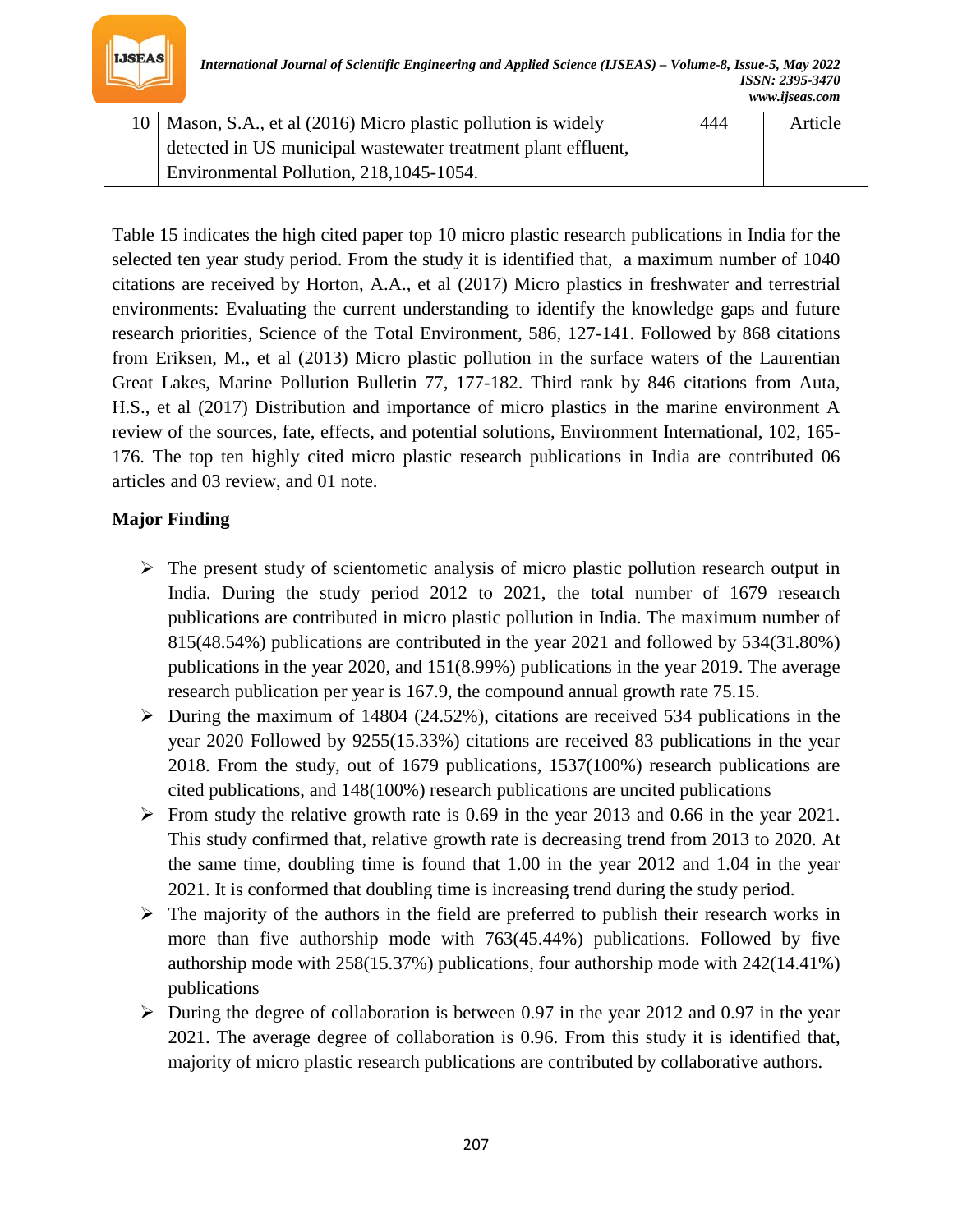

- $\triangleright$  The study a maximum of CC value is 0.79 in the year 2013, and minimum of CC value is 0.47 in the year 2012. The average CC value is 0.69, the maximum of CI value is 4.76 in the year 2018 and a minimum of CI value is 2.67 in the year 2012.The average CI value 4.25. The maximum of MCC value is 4.82, and a minimum of MCC value is 4.00. The average MCC value is 4.75
- $\triangleright$  From the study that, CAI for single and two authorship contributions are decreasing trend from 1<sup>st</sup> block year to 2<sup>nd</sup> block year. At the same time CAI is increasing trend for three authors and more than three authors from  $1<sup>st</sup>$  block year to  $2<sup>nd</sup>$  block years (84.80) to (100.54).
- $\triangleright$  During the study authors that, the maximum of 29(18.71%) research publications are contributed by Shi, H. China and his publications are received 4492(29.22%) citations, CPP is 154.90, h-index is 24 and RCI value is 1.56. Followed by Wang, J. from the United States with 19(12.26%) research publications and it is received by 1719(11.18%) citations, CPP is 90.47, h-index is 16 and RCI value is 0.91.
- $\triangleright$  The study document type that, a maximum of 1336(79.57%) research publications are contributed by Article, followed by 236(14.06%) research publications are Review and third-placed in Conference Paper with 30(1.79%) research publications.
- $\triangleright$  From the study institutions that, the maximum number of 114(21.71%) publications are contributed by Chinese Academy of Sciences, and it is received 6570(22.40%) citations, CPP is 57.63, h-index is 38 and RCI value is 1.03. Followed by Ministry of Education China contributed with 97(18.48%) research publications, 2604(8.88%) citations, CPP is 26.85, h-index is 30 and RCI value is 0.48.
- $\triangleright$  During the study journals that, a maximum of 276(25.99%) research publications are contributed by Science Of The Total Environment and it is received by12840(28.38%) citations, CPP is 46.52, h-index is 56 and RCI value is 1.09. Followed by Marine Pollution Bulletin with 259(24.39%) research publications, 8674(19.17%) citations, CPP is 33.49, h-index is 43 and RCI value is 0.79.
- $\triangleright$  The study collaborative country that, a maximum of 545(37.15%) research publications are collaborated by China. Followed by United States with 192(13.09%) research publications, United Kingdom with 145(9.88%) research publications.
- $\triangleright$  The estimated growth based on a time series analysis statistical application will be expected in the micro plastic research publications in Indian in the year 2025 is around are equal to 1435 publications and the year 2030 is around are equal to 1818 publications are increasing trend.
- $\triangleright$  The highest cited paper of a maximum number of 1040 citations are received by Horton, A.A., et al (2017) Micro plastics in freshwater and terrestrial environments: Evaluating the current understanding to identify the knowledge gaps and future research priorities, Science of the Total Environment, 586, 127-141.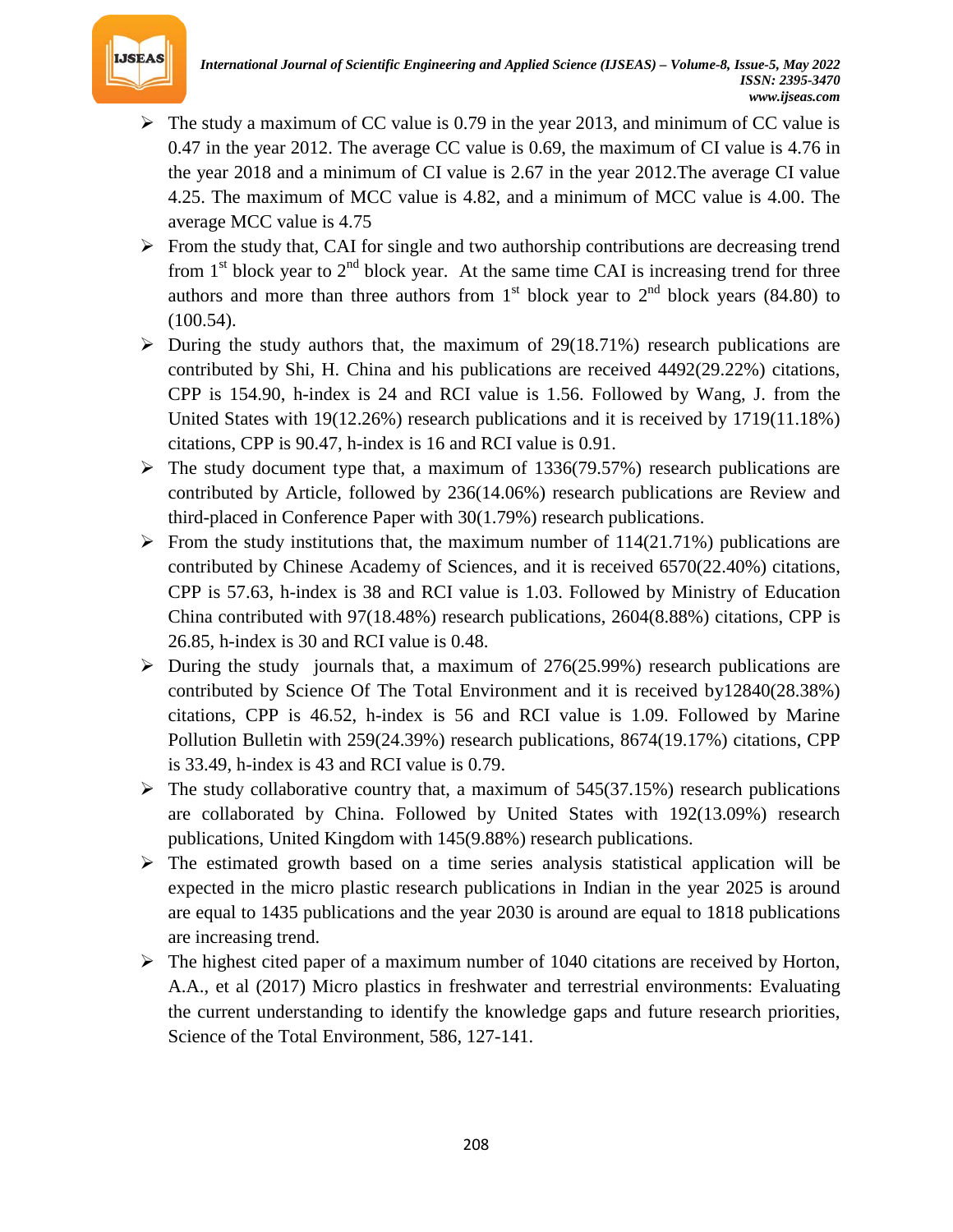

**Reference:**

1.https://www.urmc.rochester.edu/encyclopedia/content.aspx?contenttypeid=34&contentid=1759 7-1. (Accessed on 04.07.2021)

2. **Pritchard, A. (1969).** Statistical bibliography or bibliometrics, *Journal of Documentation*, 24: 348–9.

3. **Wilson, C.S. (1999).** Informetrics, in M. Williams (ed.), Annual Review of Information Science and Technology. Medford, NJ: *Information Today,* 34, 107-247.

4. **Nalimov, V.V. and Mulchenko, B.M. (1969).** Scientometrics. Moscow: *Nauca, 34T*15(1):*34T* 213- 224.

5. **Wolfram, D. (2003).**Applied Informetrics for Information Retrieval Research. Westport, CT: *Libraries Unlimited,* 4(3): 431-432.

6. **Ana Andres (2009).** Measuring Academic Research: How to undertake a bibliometric study, New Delhi, *Chandos Publishing Oxford*, Cambridge, ISBN 1843345285.

7. **Vivekanandhan S Sivasamy K and Bathri Narayanan AL (2016).** Growth of Literature in Pollution Control Research Output during 1985–2014: A Scientometric Study. *Journal of Advances in Library and Information Science*, 5 (2), 170-178.

8. **Sudhakar K, Thanuskodi S (2018).** Marine Pollution Bulletin: A Scientometric Analysis (2008 to 2017). *Library Philosophy and Practice e journal* -2043. 10.

9. **Dhanya P, Raja S (2017).** A Scientometric Study on Industrial Pollution in Indian Perspective (2007 to 2016). *International Journal of Information Movement*, 2(4) 118-130 11.

**10. Ravichandran.S and Vivekanandhan S. (2020).** Bibliometric Analysis of Solid Waste Management Research Publications (2010-2019) using SCOPUS Database, *International Journal of Library and Information Studies*, Vol.10 (4) 1-12.

**11. Murugan S et al(2020)** Scientometric Analysis of Air Pollution Research Publications from Scopus Database During 2014-2018, *International Journal of Library and Information Studies* Vol.10(4): 1-8.

**12. Ravichandran.S & Vivekandhan. S (2021).** Scientometric analysis of wastewater management research publications from SCOPUS database during 2010-2019, *Library Philosophy and Practice (e-journal),* 5139, 1-18.

**13. Ashokkumar, L. and Gopalakrishnan, S. (2013).** Indian literature output on Textile Research: A Scientometric Study. *Journal of Advances in Library and Information Science*, 2(4), 251-258.